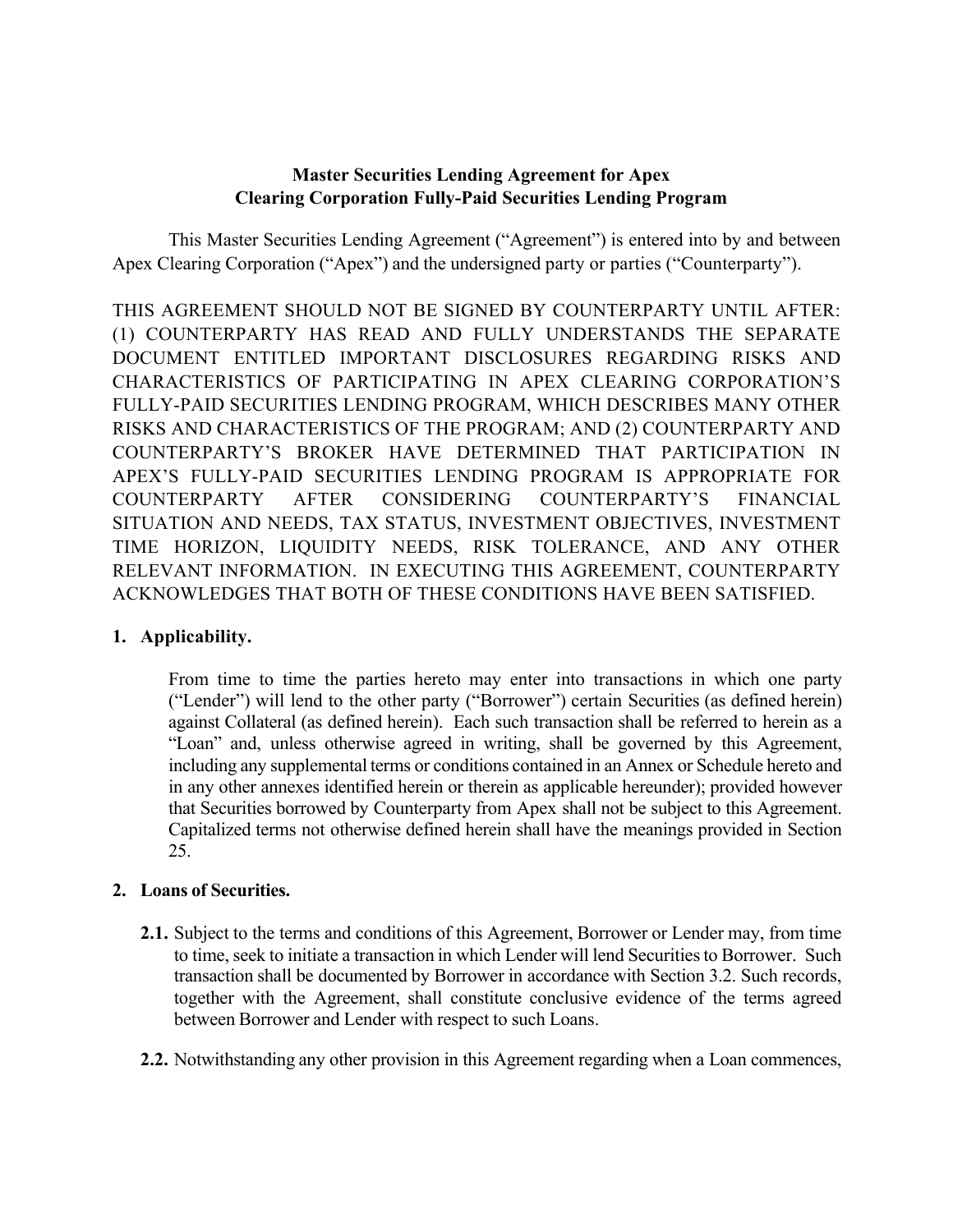unless otherwise agreed, a Loan hereundershall not occur until the Loaned Securities and the Collateral therefore have been transferred in accordance with this Agreement.

### **3. Transfer of Loaned Securities.**

- **3.1.** Loaned Securities shall be transferred as agreed to by Borrower and Lender.
- **3.2.** Borrower shall provide to Lender at the time of transfer a schedule of the Loaned Securities. Such record may consist of data made available to Lender by Borrower or its designee.
- **3.3.** Notwithstanding any other provision in this Agreement, the parties hereto agree that they intend the Loans hereunder to be loans of Securities. If, however, any Loan is deemed to be a loan of money by Borrower to Lender, then Borrower shall have, and Lender shall be deemed to have granted, a security interest in the Loaned Securities and the proceeds thereof.

### **4. Collateral.**

- **4.1.** Unless otherwise agreed, Borrower shall, prior to or concurrently with the transfer of the Loaned Securities to Borrower, but in no case later than the Close of Business on the day of such transfer, deposit in a collateral custody account ("Custody Account") established at a bank , as that term is defined in Section 3(a)(6) of the Securities Exchange Act of 1934 (the "Exchange Act"), or at such other custodian as Borrower may choose (the "Custodian"), Collateral with a Market Value at least equal to the Margin Percentage of the Market Value of the Loaned Securities. The Custody Account may be an omnibus account established at the Custodian that holds Collateral in an aggregate amount at least equal to the amount required under this Paragraph 4.1 for all Lenders who have loaned Securities to Borrower. If the Collateral Account is an omnibus account, the Custody Bank or a third-party agent or trustee (the "Agent" or "Trustee") must maintain subledgers showing the amount of Collateral owed to each Lender with respect to the Securities that each such Lender has loaned to Borrower. The Custody Account must be established in the name of each Lender as an omnibus account, in the name of all Lenders, or in the name of Trustee for the benefit of all Lenders. By executing this Agreement, Lender hereby agrees that Borrower will deposit Collateral in a Custody Account in the name of Lender or all Lenders, or the Trustee for the benefit of all Lenders at the Custody Bank in accordance with Annex A hereto, which may be amended by Lender without notice. Further, Lender agrees that Agent or Trustee may instruct the movement of Collateral as set out in Annex A hereto.
- **4.2.** The Collateral deposited in the Custody Account, as adjusted pursuant to Section 9, shall be security for Borrower's obligations in respect of Loaned Securities and for any other obligations of Borrower to Lender hereunder. Collateral deposited into the Custody Account must be allowable collateral as identified in Annex B to this Agreement. Lender will be deemed to have transferred Loaned Securitiesto Borrower on the date Borrower treats such securities as having been borrowed pursuant to Rule 15c3-3(b)(3) under the Exchange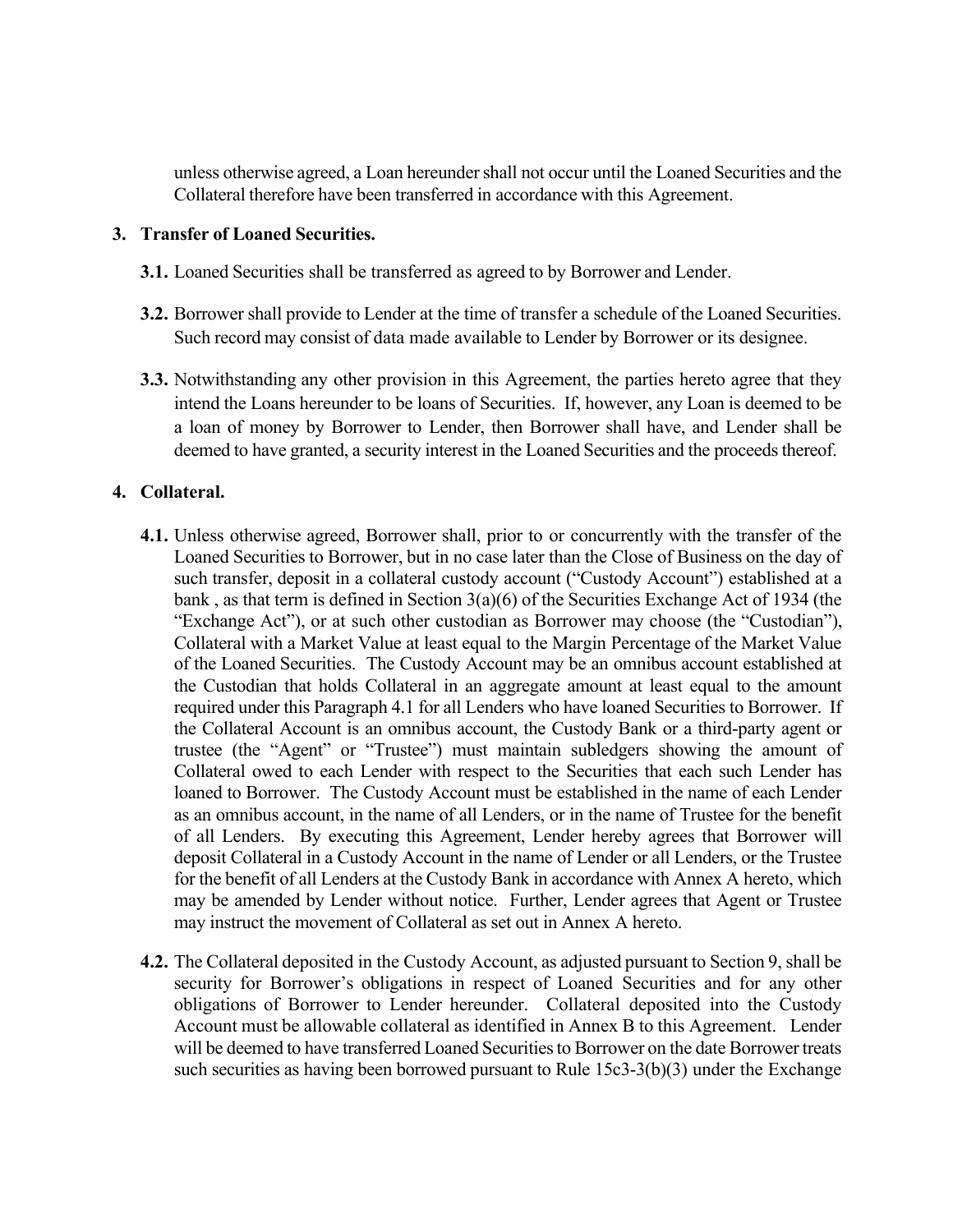Act and therefore not subject to the general possession or control requirements of Exchange Act Rule 15c3-3(b). Borrower will be deemed to have transferred Loaned Securities to Lender on the date Borrower treats such securities as customer securities subject to the general possession or control requirements of Exchange Act Rule 15c3-3(b), without giving effect to Exchange Act rule 15c3-3(b)(3), without regard to whether such securities are thereby returned to Lender or continue to be borrowed by Borrower pursuant to any hypothecation agreement between Lender and Borrower.

- **4.3.** Except as otherwise provided herein, upon transfer to Lender of the Loaned Securities on the day a Loan is terminated pursuant to Section 6, Borrower shall no longer be obligated to maintain Collateral in the Custody Account for Securities that are no longer Loaned Securities.
- **4.4.** If Borrower has deposited Collateral in the Custody Account for Lender, as provided in Section 4.1, and Lender does not transfer the Loaned Securities to Borrower, Borrower shall have the absolute right to the return of the Collateral; and if Lender transfers Loaned Securities to Borrower and Borrower does not deposit Collateral in the Custody Account for Lender as provided in Section 4.1, Lender shall have the absolute right to the return of the Loaned Securities.
- **4.5.** Borrower may, upon reasonable written notice to Lender (taking into account all relevant factors, including industry practice, the type of Collateral to be substituted, the applicable method of transfer and applicable regulations and regulatory guidance), substitute Collateral for Collateral securing any Loan or Loans; provided, however, that such substituted Collateral shall (a) consist only of cash, securities or other property that Borrower and Lender agreed would be acceptable Collateral prior to the Loan or Loans and as set out in Annex B to this Agreement, and (b) have a Market Value such that the aggregate Market Value of such substituted Collateral, together with all other Collateral for Loans in which the party substituting such Collateral is acting as Borrower, shall equal or exceed the agreed upon Margin Percentage of the Market Value of the Loaned Securities.

### **5. Fees for Loan.**

- **5.1.** Borrower and Lender agree to a loan fee (a "Loan Fee"), computed daily on each Loan. For more information, see the attached Schedule of Basis of Compensation for Loan, which is fully incorporated herein.
- **5.2.** Unless otherwise agreed, any Loan Fee payable hereunder shall be payable within fifteen (15) Business Days following the last Business Day of the calendar month in which such fee was incurred.

### **6. Termination of the Loan.**

**6.1.** (a) Unless otherwise agreed, either party may terminate a Loan on a termination date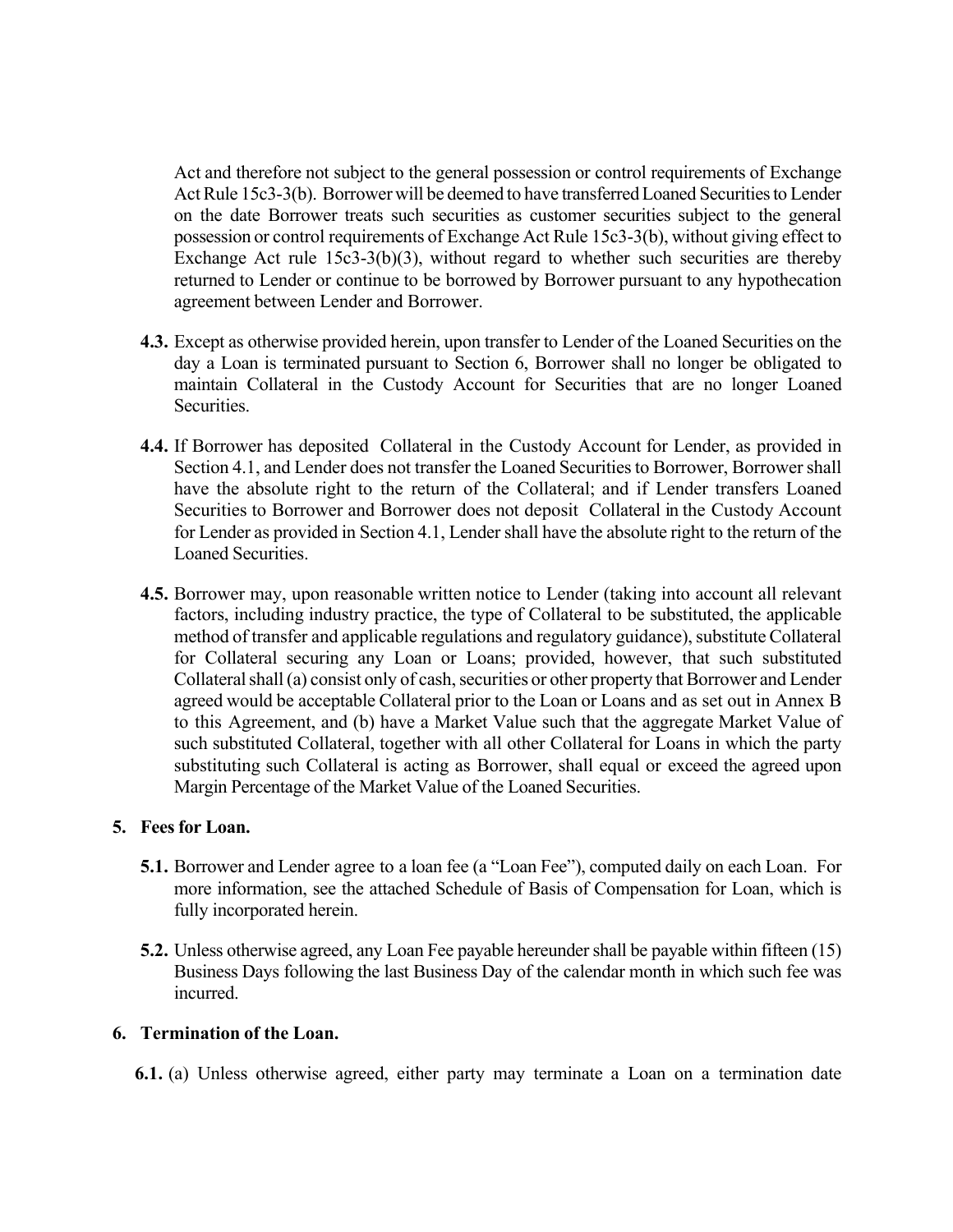established by notice given to the other party prior to the Close of Business on a Business Day. Unless Borrower and Lender agree to the contrary , the termination date established by a termination notice shall be a date no earlier than the standard settlement date that would apply to a purchase or sale of the Loaned Securities (in the case of a notice given by Lender) or the non-cash Collateral securing the Loan (in the case of a notice given by Borrower) entered into at the time of such notice.(b) Notwithstanding paragraph (a) and unless otherwise agreed, Borrower may terminate a Loan on any Business Day, effective as of such Business Day, by transferring the Loaned Securitiesto Lender on such Business Day. Borrower will be deemed to have transferred Loaned Securities by the end of a Business Day if it treats such securities as customer securities subject to the general possession or control requirements of Exchange Act Rule 15c3-3(b), without giving effect to Exchange Act rule 15c3-3(b)(3), without regard to whether such securities are thereby returned to Lender or may continue to be borrowed by Borrower pursuant to any hypothecation agreement between Lender and Borrower.

(c) The execution by Borrower of an order to sell the Loaned Securities by Lender shall constitute notice of termination by Lender to Borrower. The termination date established by such a sale of the Loaned Securities shall be the settlement date of such sale of the Loaned Securities or any earlier date on which Borrower is deemed to have transferred Loaned Securities to Lender under paragraph (b) of this Section.

**6.2.** Unless otherwise agreed, Borrower shall, on or before the Cutoff Time on the termination date of a Loan, transfer the Loaned Securities to Lender; provided, however, that upon such transfer by Borrower, Borrower shall no longer be obligated to maintain Collateral in a Custody Account for Lender (as adjusted pursuant to Section 9) to Borrower in accordance with Section 4.3.

## **7. Rights in Respect of Loaned Securities and Collateral.**

**7.1.** Except as set forth in Sections 8.1 and 8.2 and as otherwise agreed by Borrower and Lender, until Loaned Securities are required to be redelivered to Lender upon termination of a Loan hereunder, Borrower shall have all of the incidents of ownership of the Loaned Securities, including the right to transferthe Loaned Securitiesto others. LENDER HEREBY WAIVES THE RIGHT TO VOTE, OR TO PROVIDE ANY CONSENT OR TO TAKE ANY SIMILAR ACTION WITH RESPECT TO, THE LOANED SECURITIES IN THE EVENT THAT THE RECORD DATE OR DEADLINE FOR SUCH VOTE, CONSENT OR OTHER ACTION FALLS DURING THE TERM OF THE LOAN.

## **8. Distributions.**

- **8.1.** Lender shall be entitled to receive all Distributions made on or in respect of the Loaned Securities which are not otherwise received by Lender, to the full extent it would be so entitled if the Loaned Securities had not been lent to Borrower.
- **8.2.** Any cash Distributions made on or in respect of the Loaned Securities, which Lender is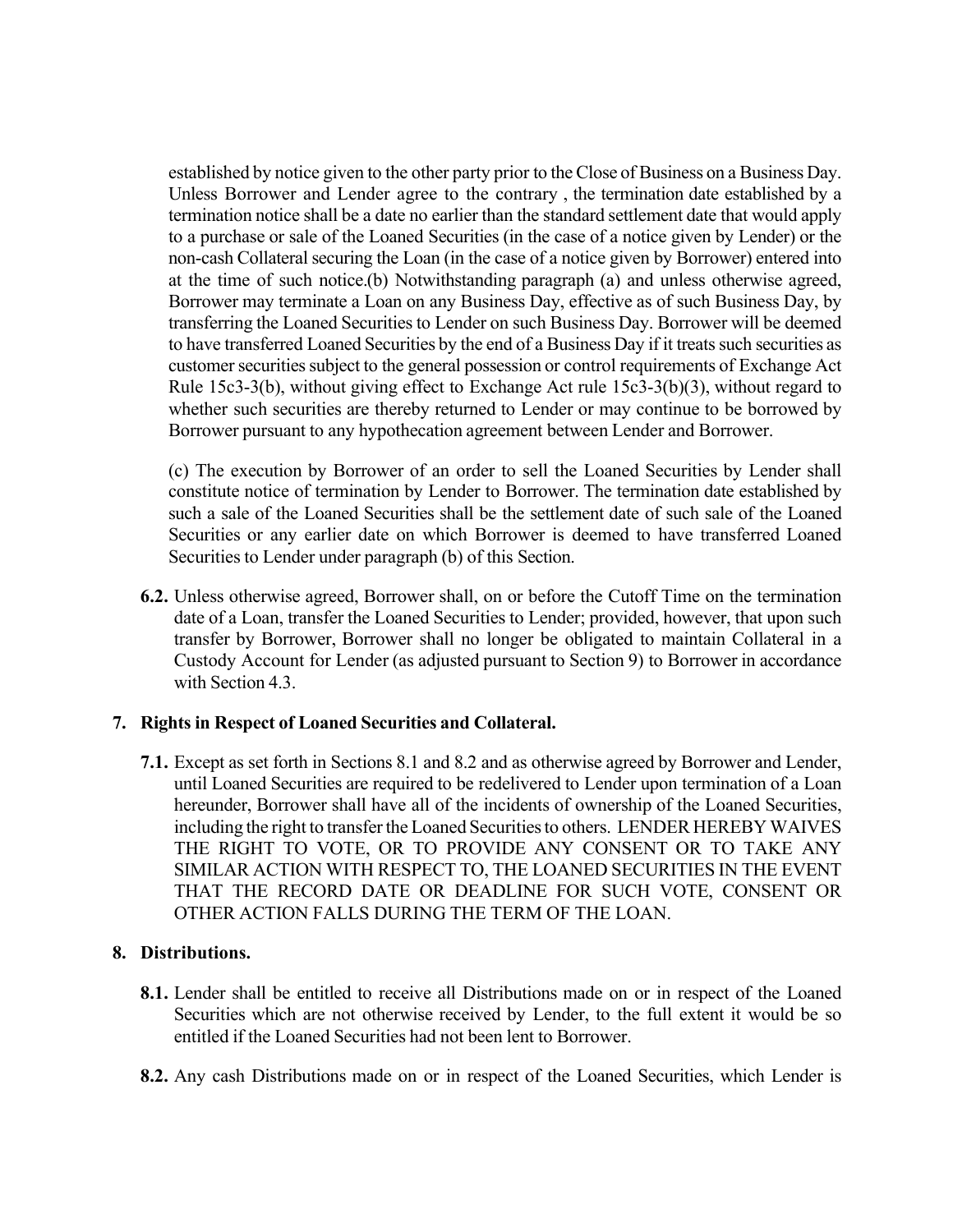entitled to receive pursuant to Section 8.1, shall be paid by the transfer of cash to Lender by Borrower, on the date any such Distribution is paid, in an amount equal to such cash Distribution, so long as Lender is not in Default at the time of such payment. Non-cash Distributions that Lender is entitled to receive pursuant to Section 8.1 shall be added to the Loaned Securities on the date of Distribution and shall be considered such for all purposes, except that if the Loan has terminated, Borrower shall forthwith transfer the same to Lender.

- **8.3.** Borrower shall be entitled to receive all Distributions made on or in respect of non-cash Collateral which are not otherwise received by Borrower, to the full extent it would be so entitled if the Collateral had not been transferred to Lender.
- **8.4.** Any cash Distributions made on or in respect of such Collateral, which Borrower is entitled to receive pursuant to Section 8.3, shall be paid by the transfer of cash to Borrower by Lender, on the date any such Distribution is paid, in an amount equal to such cash Distribution, so long as Borrower is not in Default at the time of such payment. Non-cash Distributions that Borrower is entitled to receive pursuant to Section 8.3 shall be added to the Collateral on the date of Distribution and shall be considered such for all purposes, except that if each Loan secured by such Collateral has terminated, Lender shall forthwith transfer the same to Borrower.
- **8.5.** Unless otherwise agreed by the parties:
	- **(a)** If (i) Borrower is required to make a payment (a "Borrower Payment") with respect to cash Distributions on Loaned Securities under Sections 8.1 and 8.2 ("Securities Distributions"), or (ii) Lender is required to make a payment (a "Lender Payment") with respect to cash Distributions on Collateral under Sections 8.3 and 8.4 ("Collateral Distributions"), and (iii) Borrower or Lender, as the case may be ("Payor"), shall be required by law to collect any withholding or other tax, duty, fee, levy or charge required to be deducted or withheld from such Borrower Payment or Lender Payment ("Tax"), then Payor shall (subject to subsections (b) and (c) below or Section 28.1), pay such additional amounts as may be necessary in order that the net amount of the Borrower Payment or Lender Payment received by the Lender or Borrower, as the case may be ("Payee"), after payment of such Tax equals the net amount of the Securities Distribution or Collateral Distribution that would have been received if such Securities Distribution or Collateral Distribution had been paid directly to the Payee.
	- **(b)** No additional amounts shall be payable to a Payee under subsection (a) above to the extent that Tax would have been imposed on a Securities Distribution or Collateral Distribution paid directly to the Payee.
	- **(c)** No additional amounts shall be payable to a Payee under subsection (a) above to the extent that such Payee is entitled to an exemption from, or reduction in the rate of, Tax on a Borrower Payment or Lender Payment subject to the provision of a certificate or other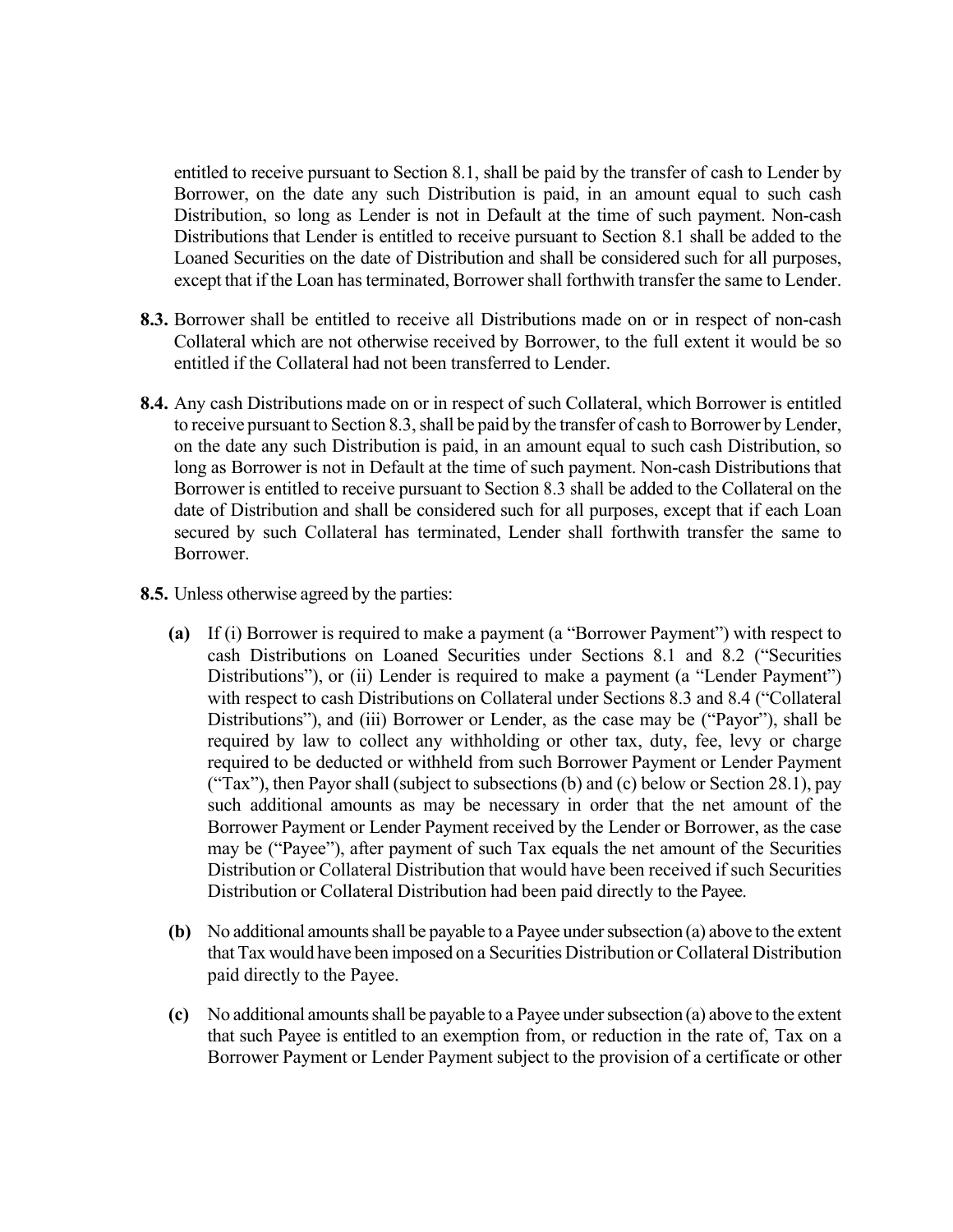documentation, but has failed timely to provide such certificate or other documentation.

- **(d)** Each party hereto shall be deemed to represent that, as of the commencement of any Loan hereunder, no Tax would be imposed on any cash Distribution paid to it with respect to (i) Loaned Securities subject to a Loan in which it is acting as Lender or (ii) Collateral for any Loan in which it is acting as Borrower, unless such party has given notice to the contrary to the other party hereto (which notice shall specify the rate at which such Tax would be imposed). Each party agrees to notify the other of any change that occurs during the term of a Loan in the rate of any Tax that would be imposed on any such cash Distributions payable to it.
- **8.6.** To the extent that, under the provisions of Sections 8.1 through 8.5, (a) a transfer of cash or other property by Borrower would give rise to a Margin Excess or (b) a transfer of cash or other property by Lender would give rise to a Margin Deficit, Borrower or Lender (as the case may be) shall not be obligated to make such transfer of cash or other property in accordance with such Sections, but shall in lieu of such transfer immediately credit the amounts that would have been transferable under such Sections to the account of Lender or Borrower (as the case may be).

### **9. Mark to Market.**

- **9.1.** Borrower shall daily mark to market any Loan hereunder and in the event that at the Close of Trading on any Business Day the Market Value of the Collateral for any Loan to Borrower shall be less than 100% of the Market Value of all the outstanding Loaned Securities subject to such Loan, Borrower shall deposit additional Collateral into the Custody Account no later than the Close of Business on the next Business Day so that the Market Value of such additional Collateral, when added to the Market Value of the other Collateral for such Loan, shall equal at least 100% of the Market Value of the Loaned Securities. If the movement of Collateral is subject to the instruction of an Agent or Trustee, as set out Section 4.1 of this Agreement, Borrower may deposit the Collateral under this Section upon the instruction of such Agent or Trustee. As agreed by the parties or if Borrower determines in its discretion that applicable laws or market custom so require, Borrower will hold additional collateral greater than 100% of the market value of the Loaned Securities.
- **9.2.** In addition to any rights of Lender under Section 9.1 of this Agreement, if at any time the aggregate Market Value of all Collateral for Loans by Lender shall be less than the Margin Percentage of the Market Value of all the outstanding Loaned Securities subject to such Loans (a "Margin Deficit"), Borrower shall deposit additional Collateral in the Custody Account no later than the Close of Business on the next Business Day so that the Market Value of such additional Collateral, when added to the Market Value of the other Collateral for such Loan, shall equal or exceed the Margin Percentage of the Market Value of the Loaned Securities. If the movement of Collateral is subject to the instruction of an Agent or Trustee, as set out Section 4.1 of this Agreement, Borrower may deposit the Collateral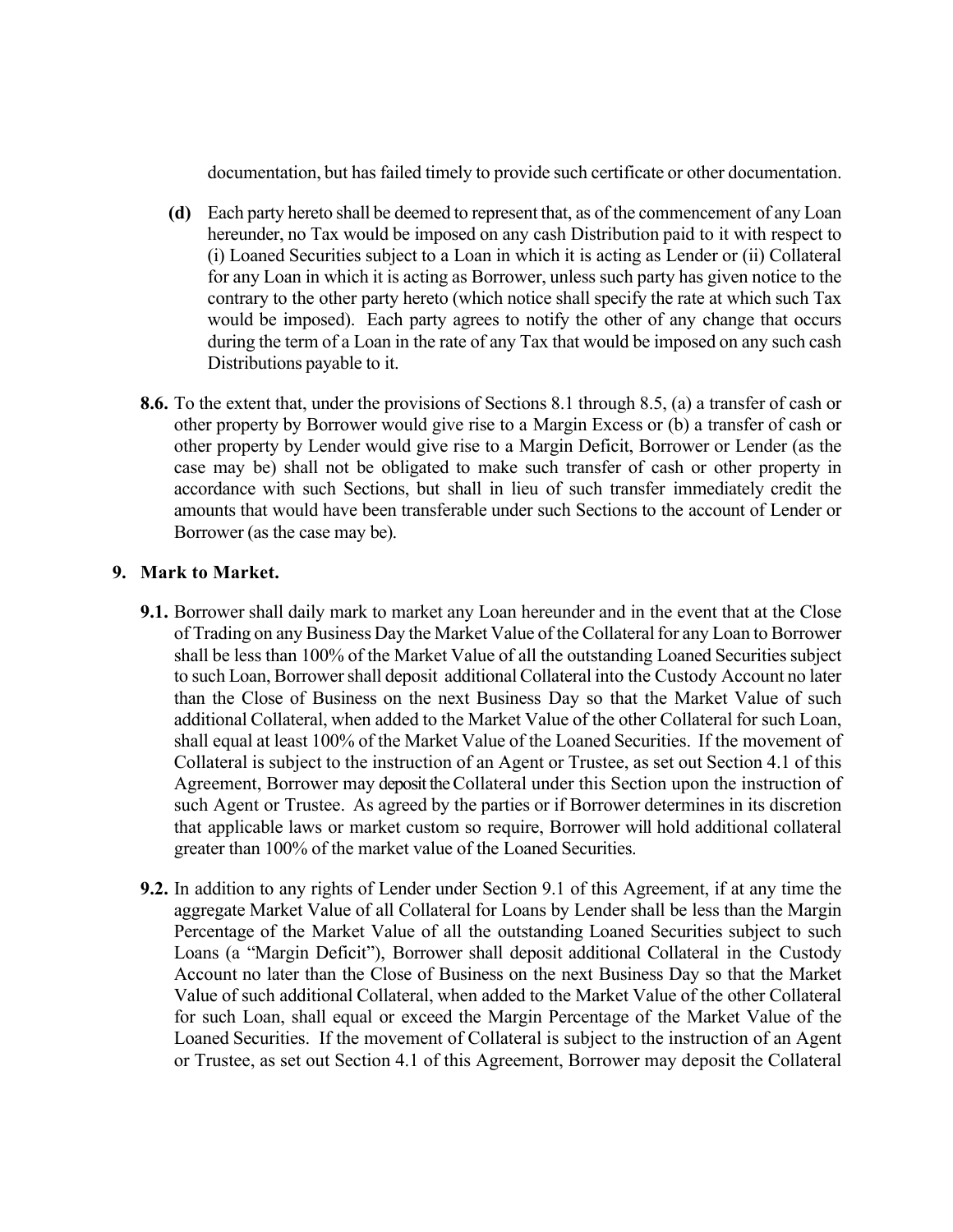under this Section upon the instruction of such Agent or Trustee.

- **9.3.** Subject to Borrower's obligations under Section 9.1, if at any time the Market Value of all Collateral for Loans to Borrower shall be greater than the Margin Percentage of the Market Value of all the outstanding Loaned Securities subject to such Loans (a "Margin Excess"), Lender hereby authorizes the Custodian to reduce the amount of Collateral deposited in the Custody Account for Lender and to pay the Margin Excess to Lender so that the Market Value of the Collateral for such Loans, after deduction of such amounts, shall thereupon not exceed the Margin Percentage of the Market Value of the Loaned Securities. If the movement of Collateral is subject to the instruction of an Agent or Trustee, as set out Section 4.1 of this Agreement, Custodian shall transfer the Margin Excess under this Section upon the instruction of such Agent or Trustee as soon as reasonably practicable.
- **9.4.** Borrower and Lender may agree, with respect to one or more Loans hereunder, to mark the values to market pursuant to Sections 9.2 and 9.3 by separately valuing the Loaned Securities lent and the Collateral held in respect thereof on a Loan-by-Loan basis.
- **9.5.** Borrower and Lender may agree, with respect to any or all Loans hereunder, that the respective rights of Lender and Borrower under Sections 9.2 and 9.3 may be exercised only where a Margin Excess or Margin Deficit exceeds a specified dollar amount or a specified percentage of the Market Value of the Loaned Securities undersuch Loans(which amount or percentage shall be agreed to by Borrower and Lender prior to entering into any such Loans).

### **10. Representations.**

The parties to this Agreement hereby make the following representations and warranties, which shall continue during the term of any Loan hereunder.

- **10.1.** Each party hereto represents and warrants that (a) it has the power to execute and deliver this Agreement, to enter into the Loans contemplated hereby and to perform its obligations hereunder, (b) it has taken all necessary action to authorize such execution, delivery and performance, and (c) this Agreement constitutes a legal, valid and binding obligation enforceable against it in accordance with its terms.
- **10.2.** Each party hereto represents and warrants that it has not relied on the other for any tax or accounting advice concerning this Agreement and that it has made its own determination as to the tax and accounting treatment of any Loan and any dividends, remuneration or other funds received hereunder.
- **10.3.** Each party hereto represents and warrants that it is acting for its own account unless it expressly specifies otherwise in writing and complies with Section 11.1(b).
- **10.4.** Lender represents and warrants that it has, or will have at the time of transfer of any Loaned Securities, the right to transfer the Loaned Securities subject to the terms and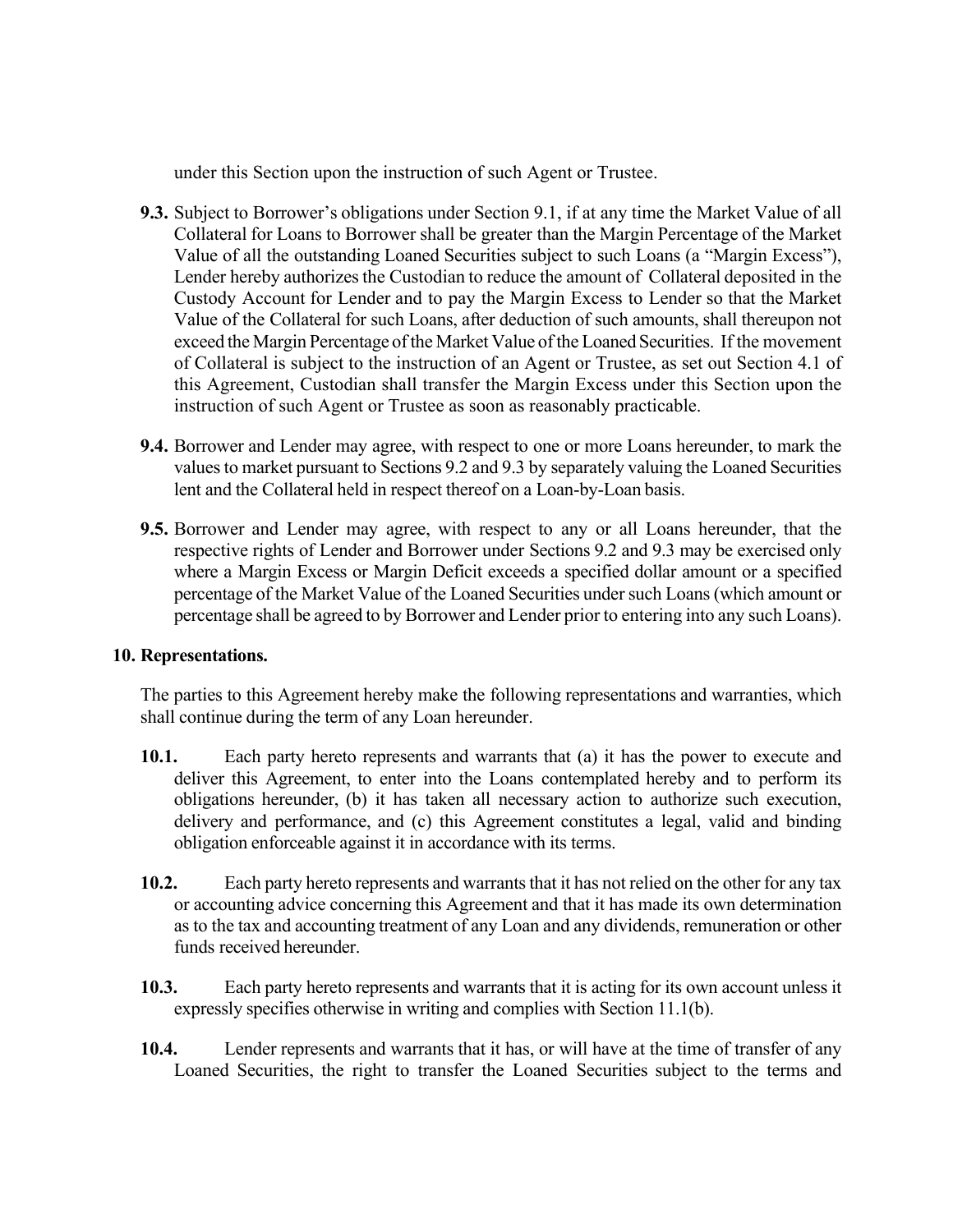conditions hereof.

## **11. Covenants.**

**11.1.** Each party agrees either to be liable as principal with respect to its obligations hereunder.

## **12. Events of Default.**

All Loans hereunder may, at the option of the non-defaulting party (which option shall be deemed to have been exercised immediately upon the occurrence of an Act of Insolvency), be terminated immediately upon the occurrence of any one or more of the following events (individually, a "Default"):

- **12.1.** if any Loaned Securities shall not be transferred to Lender upon termination of the Loan as required by Section 6;
- **12.2.** if Borrower shall fail to deposit Collateral into the Custody Account as required by Section 9;
- **12.3.** if either party (a) shall fail to transfer to the other party amounts in respect of Distributions required to be transferred by Section 8, (b) shall have been notified of such failure by the other party prior to the Close of Business on any day, and (c) shall not have cured such failure by the Cutoff Time on the next day after such Close of Business on which a transfer of cash may be effected;
- **12.4.** if an Act of Insolvency occurs with respect to either party;
- **12.5.** if any representation made by either party in respect of this Agreement or any Loan or Loans hereunder shall be incorrect or untrue in any material respect during the term of any Loan hereunder;
- **12.6.** if either party notifies the other of its inability to or its intention not to perform its obligations hereunder or otherwise disaffirms, rejects or repudiates any of its obligations hereunder; or
- **12.7.** if either party (a) shall fail to perform any material obligation under this Agreement not specifically set forth in clauses 12.1 through 12.7, above, including but not limited to the payment of fees as required by Section 5, and the payment of transfer taxes as required by Section 13, (b) shall have been notified of such failure by the other party prior to the Close of Business on any day, and (c) shall not have cured such failure by the Cutoff Time on the next day after such Close of Business on which a transfer of cash may be effected.

The non-defaulting party shall (except upon the occurrence of an Act of Insolvency) give notice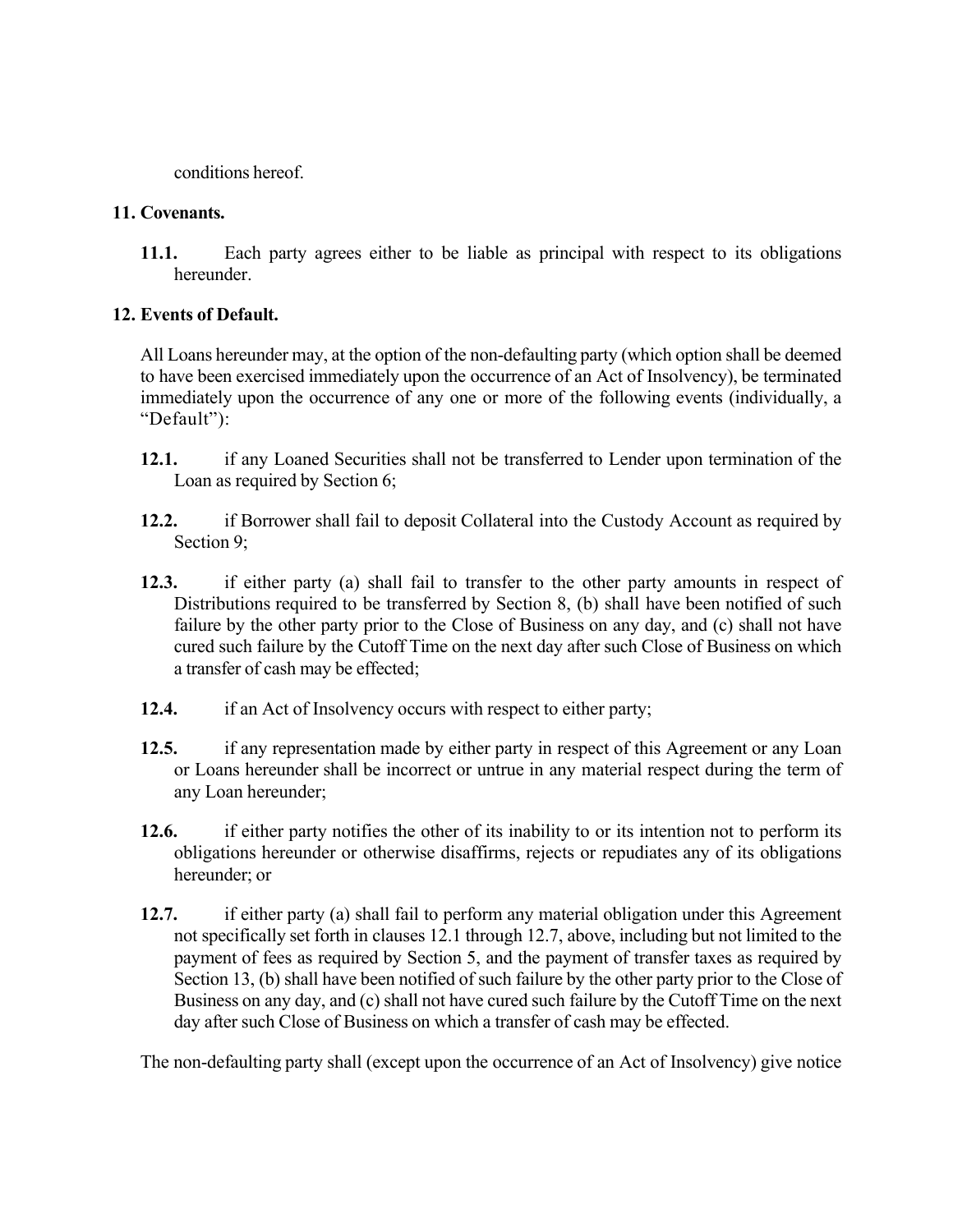as promptly as practicable to the defaulting party of the exercise of its option to terminate all Loans hereunder pursuant to this Section 12.

### **13. Remedies.**

Upon the occurrence of a Default under Section 12 entitling Lender to terminate all Loans hereunder, Lender shall have the right (which, upon the occurrence of an Act of Insolvency, may be exercised following the termination of any applicable stay) (a) to purchase a like amount of Loaned Securities ("Replacement Securities") in the principal market for such Loaned Securities in a commercially reasonable manner, (b) to sell any Collateral in the principal market for such Collateral in a commercially reasonable manner and (c) to apply and set off the Collateral and any proceeds thereof (including any amounts drawn under a letter of credit supporting any Loan) against the payment of the purchase price for such Replacement Securities and any amounts due to Lender under Sections 5, 8, 14 and 15. In the event that Lender shall exercise such rights, Borrower's obligation to return a like amount of the Loaned Securities shall terminate. Lender may similarly apply the Collateral and any proceeds thereof to any other obligation of Borrower under this Agreement, including Borrower's obligations with respect to Distributions paid to Borrower (and not forwarded to Lender) in respect of Loaned Securities. In the event that (i) the purchase price of Replacement Securities (plus all other amounts, if any, due to Lender hereunder) exceeds (ii) the amount of the Collateral, Borrower shall be liable to Lender for the amount of such excess together with interest thereon at a rate equal to (A) in the case of purchases of Foreign Securities, LIBOR, (B) in the case of purchases of any other Securities (or other amounts, if any, due to Lender hereunder), the Federal Funds Rate or (C) such other rate as may be specified in Schedule B, in each case as such rate fluctuates from day to day, from the date of such purchase until the date of payment of such excess. As security for Borrower's obligation to pay such excess, Lender shall have, and Borrower hereby grants, a security interest in any property of Borrower then held by or for Lender and a right of setoff with respect to such property and any other amount payable by Lender to Borrower. The purchase price of Replacement Securities purchased under this Section 13 shall include, and the proceeds of any sale of Collateral shall be determined after deduction of, broker's fees and commissions and all other reasonable costs, fees and expenses related to such purchase or sale (as the case may be). In the event Lender exercises its rights under this Section 13, Lender may elect in its sole discretion, in lieu of purchasing all or a portion of the Replacement Securities or selling all or a portion of the Collateral, to be deemed to have made, respectively, such purchase of Replacement Securities or sale of Collateral for an amount equal to the price therefor on the date of such exercise obtained from a generally recognized source or the last bid quotation from such a source at the most recent Close of Trading. Subject to Section 19, upon the satisfaction of all obligations hereunder, any remaining Collateral shall be returned to Borrower.

### **14. Transfer Taxes.**

All transfer taxes with respect to the transfer of the Loaned Securities by Lender to Borrower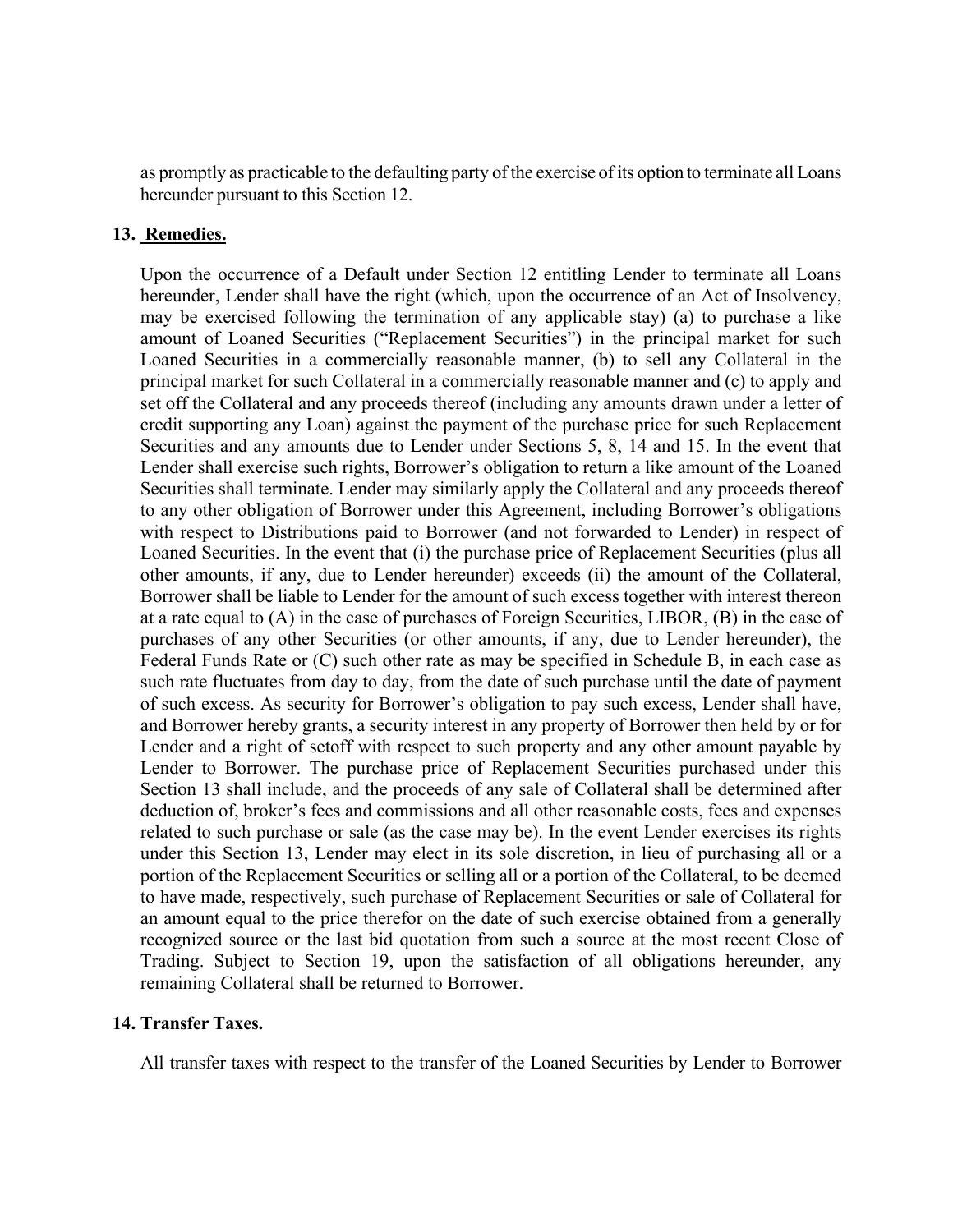and by Borrower to Lender upon termination of the Loan and with respect to the transfer of Collateral by Borrower to Lender pursuant to Section 4.5 or Section 9 shall be paid by Borrower.

## **15. Contractual Currency.**

- **15.1.** Borrower and Lender agree that (a) any payment in respect of a Distribution under Section 8 shall be made in the currency in which the underlying Distribution of cash was made, (b) any return of cash shall be made in the currency in which the underlying transfer of cash was made, and (c) any other payment of cash in connection with a Loan under this Agreement shall be in the currency agreed upon by Borrower and Lender in connection with such Loan (the currency established under clause (a), (b) or (c) hereinafter referred to as the "Contractual Currency"). Notwithstanding the foregoing, the payee of any such payment may, at its option, accept tender thereof in any other currency; provided, however, that, to the extent permitted by applicable law, the obligation of the payor to make such payment will be discharged only to the extent of the amount of Contractual Currency that such payee may, consistent with normal banking procedures, purchase with such other currency (after deduction of any premium and costs of exchange) on the banking day next succeeding its receipt of such currency.
- **15.2.** If for any reason the amount in the Contractual Currency received under Section 14.1, including amounts received after conversion of any recovery under any judgment or order expressed in a currency other than the Contractual Currency, falls short of the amount in the Contractual Currency due in respect of this Agreement, the party required to make the payment will (unless a Default has occurred and such party is the non-defaulting party) as a separate and independent obligation and to the extent permitted by applicable law, immediately pay such additional amount in the Contractual Currency as may be necessary to compensate for the shortfall.
- **15.3.** If for any reason the amount in the Contractual Currency received under Section 14.1 exceeds the amount in the Contractual Currency due in respect of this Agreement, then the party receiving the payment will (unless a Default has occurred and such party is the nondefaulting party) refund promptly the amount of such excess.

### **16. ERISA.**

Lender shall, if any of the Securities transferred to the Borrower hereunder for any Loan have been or shall be obtained, directly or indirectly, from or using the assets of any Plan, so notify Borrower in writing upon the execution of this Agreement or upon initiation of such Loan under Section 2.1. If Lender so notifies Borrower, then Borrower and Lender shall conduct the Loan in accordance with the terms and conditions of Department of Labor Prohibited Transaction Exemption 81-6 (46 Fed. Reg. 7527, Jan. 23, 1981; as amended, 52 Fed. Reg. 18754, May 19, 1987), or any successor thereto (unless Borrower and Lender have agreed prior to entering into a Loan that such Loan will be conducted in reliance on another exemption, or without relying on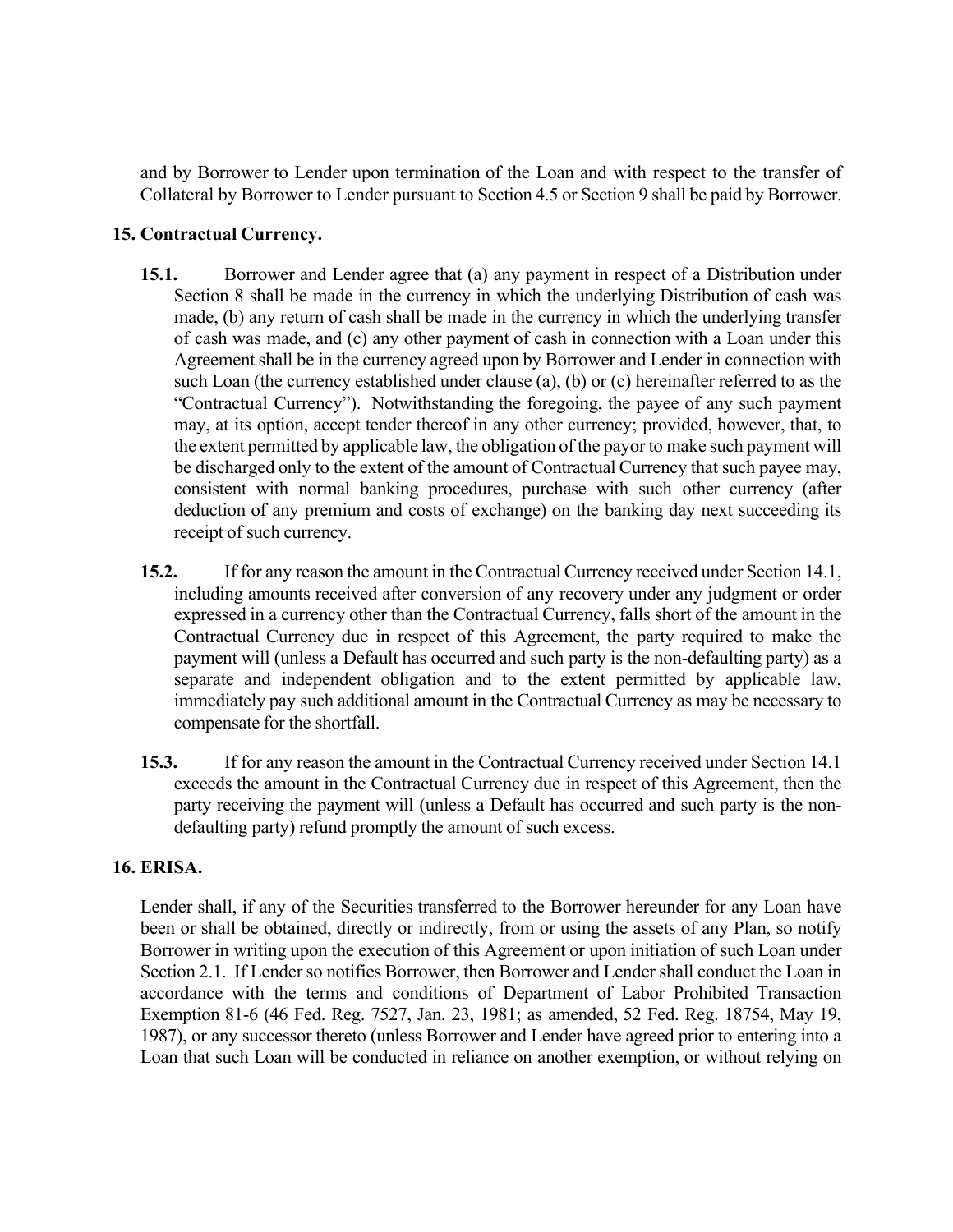any exemption, from the prohibited transaction provisions of Section 406 of the Employee Retirement Income Security Act of 1974, as amended, and Section 4975 of the Internal Revenue Code of 1986, as amended). Without limiting the foregoing and notwithstanding any other provision of this Agreement, if the Loan will be conducted in accordance with Prohibited Transaction Exemption 81-6, then:

- **16.1.** Borrower represents and warrants to Lender that it is either (a) a bank subject to federal or state supervision, (b) a broker-dealer registered under the Exchange Act or (c) exempt from registration under Section  $15(a)(1)$  of the Exchange Act as a dealer in Government Securities.
- **16.2.** Borrower represents and warrants that, during the term of any Loan hereunder, neither Borrower nor any affiliate of Borrower has any discretionary authority or control with respect to the investment of the assets of the Plan involved in the Loan or renders investment advice (within the meaning of 29 C.F.R. Section 2510.3-21(c)) with respect to the assets of the Plan involved in the Loan. Lender agrees that, prior to or at the commencement of any Loan hereunder, it will communicate to Borrower information regarding the Plan sufficient to identify to Borrower any person or persons that have discretionary authority or control with respect to the investment of the assets of the Plan involved in the Loan or that render investment advice (as defined in the preceding sentence) with respect to the assets of the Plan involved in the Loan. In the event Lender fails to communicate and keep current during the term of any Loan such information, Lender rather than Borrower shall be deemed to have made the representation and warranty in the first sentence of this Section 15.2.
- **16.3.** Borrower shall mark to market daily each Loan hereunder pursuant to Section 9.1 as is required if Lender is a Customer.
- 16.4. Borrower and Lender agree that:
	- **(a)** the term "Collateral" shall mean cash, securities issued or guaranteed by the United States government or its agencies or instrumentalities;
	- **(b)** prior to the making of any Loans hereunder, Borrower shall provide Lender with (i) the most recent available audited statement of Borrower's financial condition and (ii) the most recent available unaudited statement of Borrower's financial condition (if more recent than the most recent audited statement), and each Loan made hereunder shall be deemed a representation by Borrower that there has been no material adverse change in Borrower's financial condition subsequent to the date of the latest financial statements or information furnished in accordance herewith;
	- **(c)** the Loan may be terminated by Lender at any time, whereupon Borrower shall deliver the Loaned Securities to Lender within the lesser of (i) the customary delivery period for such Loaned Securities, (ii) five Business Days, and (iii) the time negotiated for such delivery between Borrower and Lender; provided, however, that Borrower and Lender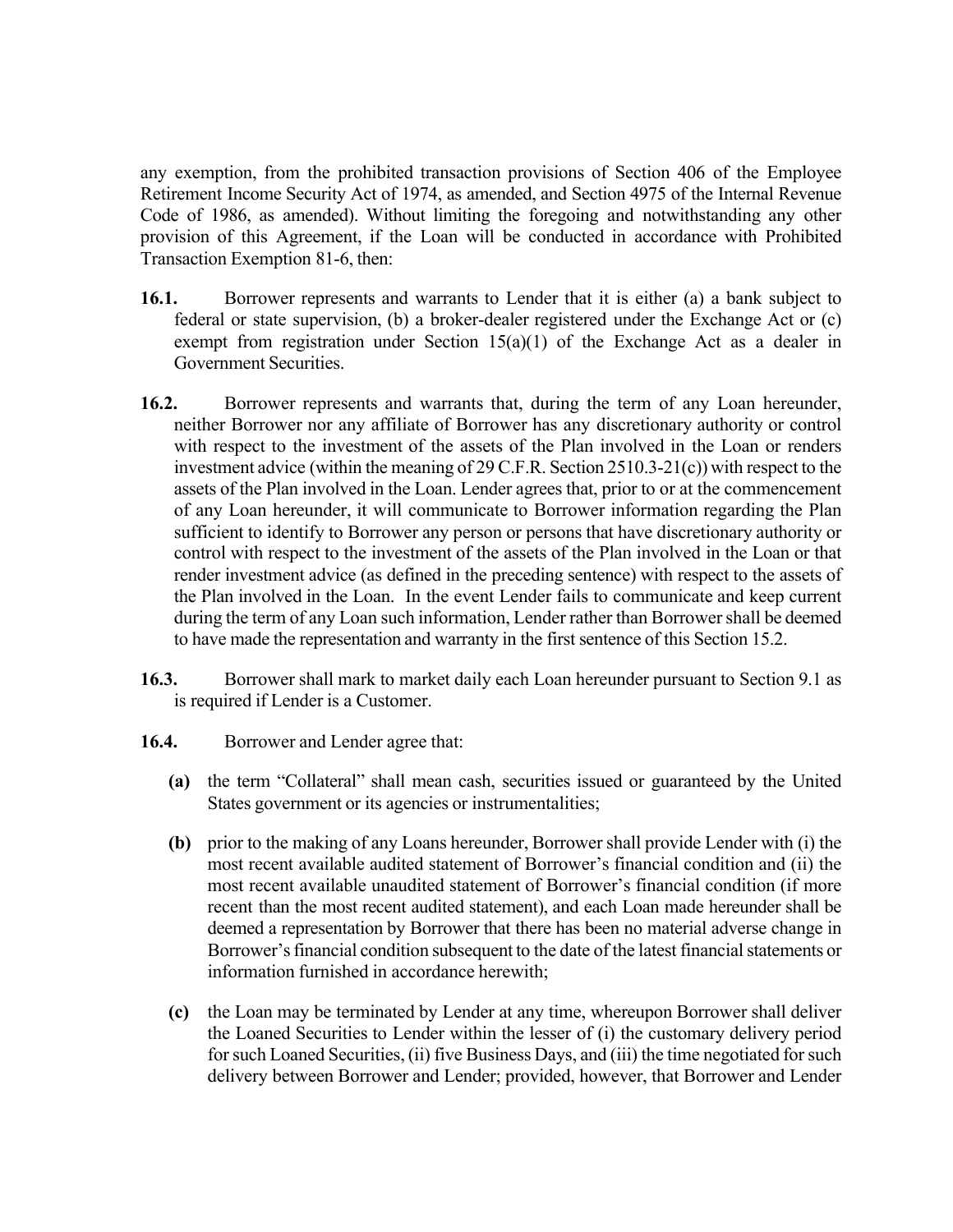may agree to a longer period only if permitted by Prohibited Transaction Exemption 81- 6; and

**(d)** the Collateral held for Lender shall be security only for obligations of Borrower to the Plan with respect to Loans, and shall not be security for any obligation of Borrower to any agent or affiliate of the Plan.

## **17. Single Agreement.**

Borrower and Lender acknowledge that, and have entered into this Agreement in reliance on the fact that, all Loans hereunder constitute a single business and contractual relationship and have been entered into in consideration of each other. Accordingly, Borrower and Lender hereby agree that payments, deliveries and other transfers made by either of them in respect of any Loan shall be deemed to have been made in consideration of payments, deliveries and other transfers in respect of any other Loan hereunder, and the obligations to make any such payments, deliveries and other transfers may be applied against each other and netted. In addition, Borrower and Lender acknowledge that, and have entered into this Agreement in reliance on the fact that, all Loans hereunder have been entered into in consideration of each other. Accordingly, Borrower and Lender hereby agree that (a) each shall perform all of its obligations in respect of each Loan hereunder, and that a default in the performance of any such obligation by Borrower or by Lender (the "Defaulting Party") in any Loan hereundershall constitute a default by the Defaulting Party under all such Loans hereunder, and (b) the non-defaulting party shall be entitled to set off claims and apply property held by it in respect of any Loan hereunder against obligations owing to it in respect of any other Loan with the Defaulting Party.

## **18. APPLICABLE LAW.**

THIS AGREEMENT SHALL BE GOVERNED AND CONSTRUED IN ACCORDANCE WITH THE LAWS OF THE STATE OF TEXAS WITHOUT GIVING EFFECT TO THE CONFLICT OF LAW PRINCIPLES THEREOF.

## **19. Waiver.**

The failure of a party to this Agreement to insist upon strict adherence to any term of this Agreement on any occasion shall not be considered a waiver or deprive that party of the right thereafter to insist upon strict adherence to that term or any other term of this Agreement. All waivers in respect of a Default must be in writing.

### **20. Survival of Remedies.**

All remedies hereunder and all obligations with respect to any Loan shall survive the termination of the relevant Loan, return of Loaned Securities or release of Collateral and termination of this Agreement.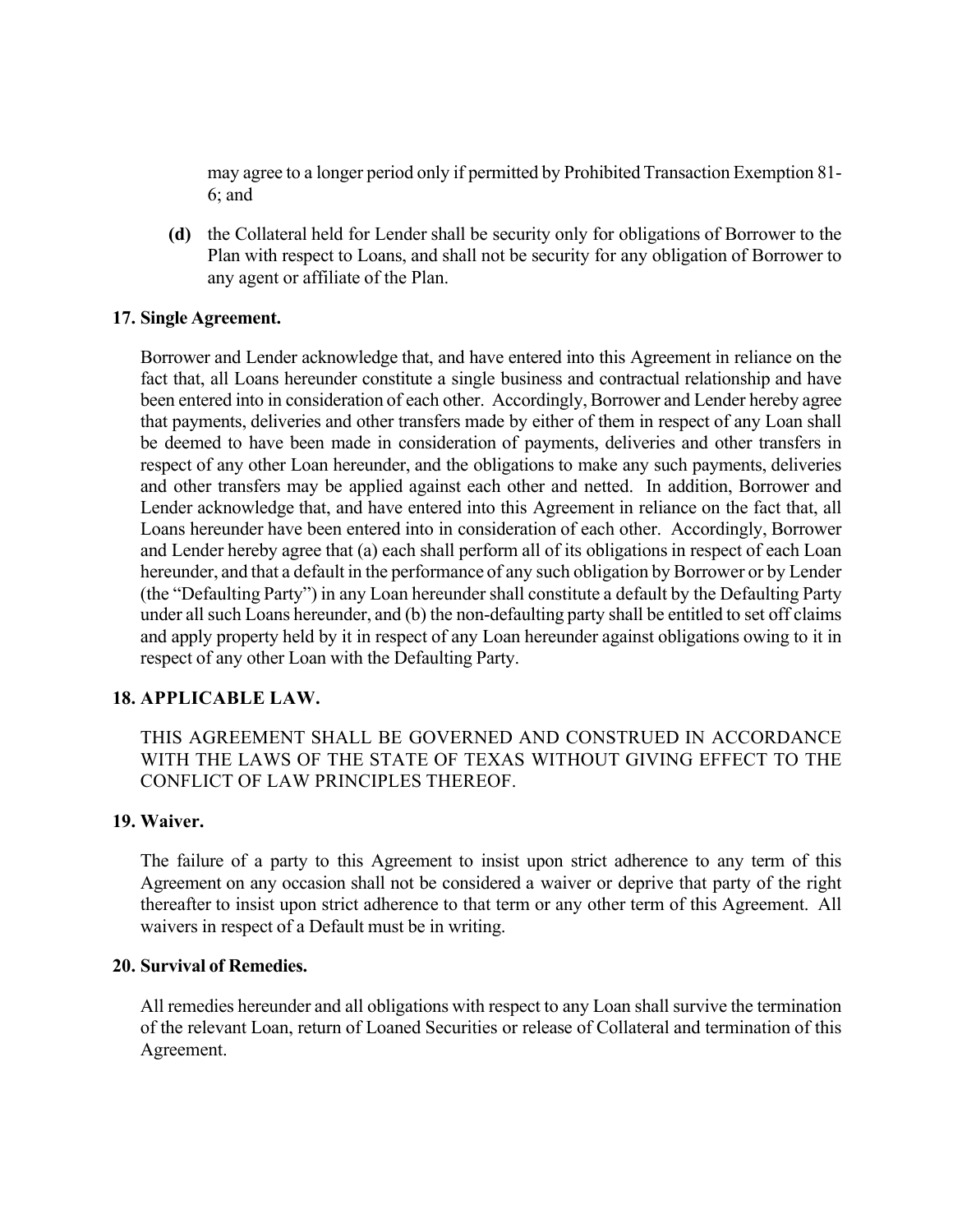### **21. Notices and Other Communications.**

Any and all notices, statements, demands or other communications hereunder may be given by Apex Clearing Corporation to the undersigned Counterparty by telephone, mail, facsimile, e-mail, electronic message, telegraph, messenger or otherwise at the phone and facsimile numbers provided by the undersigned party and maintained by Apex Clearing Corporation in its books and records for such party. Any and all notices, statements, demands or other communications hereunder may be given by the undersigned Counterparty to Apex Clearing Corporation in writing to Apex Clearing Corporation, 350 N. St Paul, Suite 1300, Dallas, TX 75201, Attention Legal. Any notice, statement, demand or other communication hereunder will be deemed effective on the day and at the time on which it is received or, if not received, on the day and at the time on which its delivery was in good faith attempted; provided, however, that any notice by a party to the other party by telephone shall be deemed effective only if (a) such notice is followed by written confirmation thereof and (b) at least one of the other means of providing notice that are specifically listed above has previously been attempted in good faith by the notifying party.

## **22. MANDATORY ARBITRATION.**

THE PARTIES HEREBY AGREE THAT ANY DISPUTE, CONTROVERSY OR CLAIM BETWEEN THE PARTIES ARISING OUT OF THIS AGREEMENT OR ANY LOAN HEREUNDER SHALL BE SUBJECT TO THE MANDATORY ARBITRATION PROVISION CONTAINED IN ANY CUSTOMER ACCOUNT OR SIMILAR AGREEMENT ENTERED INTO BETWEEN SUCH PARTIES.

### **23. Miscellaneous.**

- 23.1. Except as specified in Section 1 or as otherwise agreed by the parties, this Agreement supersedes any other agreement between the parties hereto concerning loans of Securities between Borrower and Lender. This Agreement shall not be assigned by either party without the prior written consent of the other party and any attempted assignment without such consent shall be null and void. Subject to the foregoing, this Agreement shall be binding upon and shall inure to the benefit of Borrower and Lender and their respective heirs, representatives, successors and assigns. This Agreement may be terminated by either party upon notice to the other, subject only to fulfillment of any obligations then outstanding. This Agreement shall not be modified, except by an instrument in writing signed by the party against whom enforcement is sought. The parties hereto acknowledge and agree that, in connection with this Agreement and each Loan hereunder, time is of the essence. Each provision and agreement herein shall be treated as separate and independent from any other provision herein and shall be enforceable notwithstanding the unenforceability of any such other provision or agreement.
- **23.2.** Any agreement between Borrower and Lender pursuant to Section 23.37 shall be made (a) in writing, (b) orally, if confirmed promptly in writing or through any system that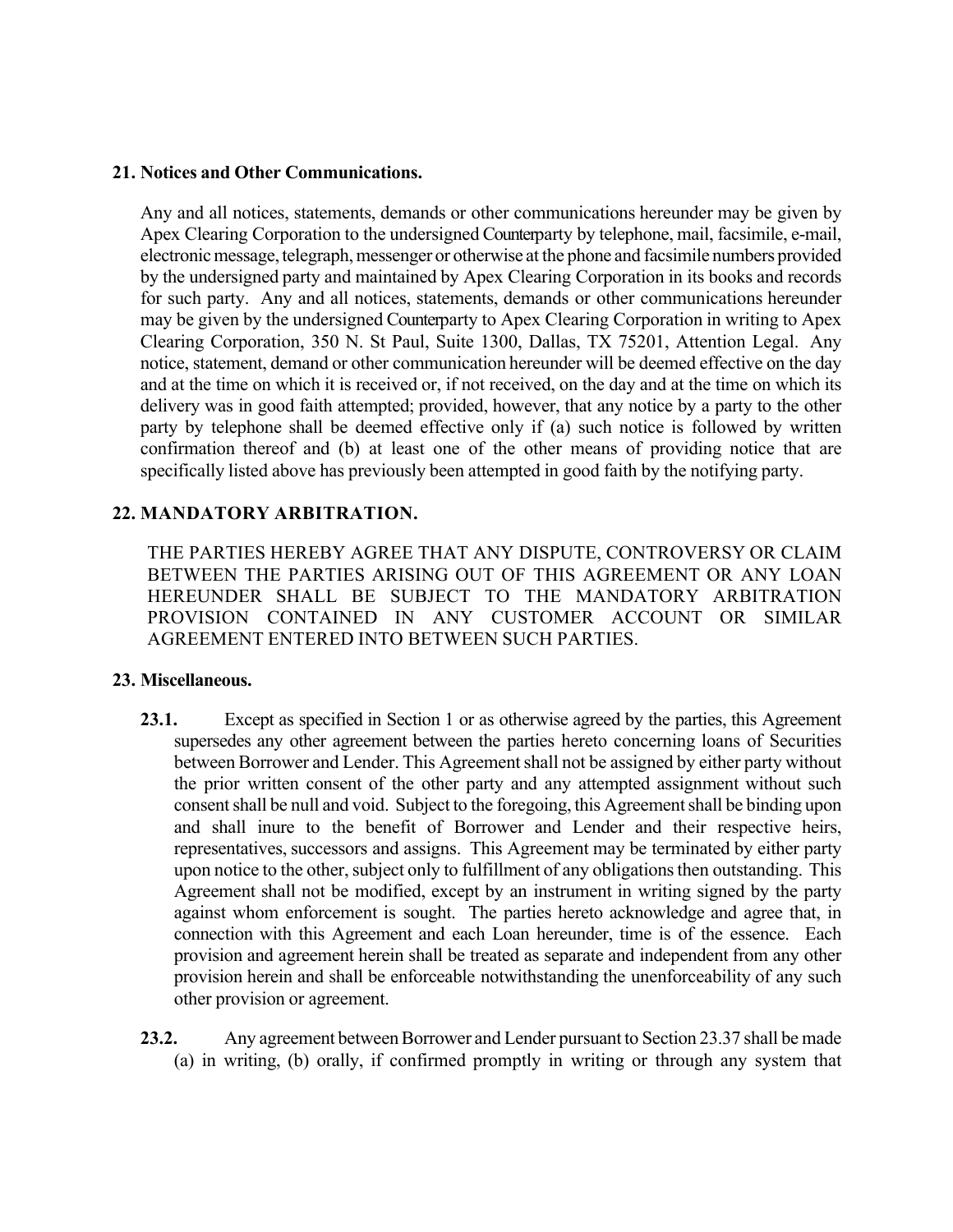compares Loans and in which Borrower and Lender are participants, or (c) in such other manner as may be agreed by Borrower and Lender in writing.

## **24. Definitions.**

For the purposes hereof:

- **24.1.** "Act of Insolvency" shall mean, with respect to any party, (a) the commencement by such party as debtor of any case or proceeding under any bankruptcy, insolvency, reorganization, liquidation, moratorium, dissolution, delinquency or similar law, or such party's seeking the appointment or election of a receiver, conservator, trustee, custodian or similar official for such party or any substantial part of its property, or the convening of any meeting of creditors for purposes of commencing any such case or proceeding or seeking such an appointment or election, (b) the commencement of any such case or proceeding against such party, or another seeking such an appointment or election, or the filing against a party of an application for a protective decree under the provisions of the Securities Investor Protection Act of 1970, which (i) is consented to or not timely contested by such party, (ii) results in the entry of an order for relief, such an appointment or election, the issuance of such a protective decree or the entry of an order having a similar effect, or (iii) is not dismissed within 15 days, (c) the making by such party of a general assignment for the benefit of creditors, or (d) the admission in writing by such party of such party's inability to pay such party's debts as they become due.
- **24.2.** "Bankruptcy Code" shall have the meaning assigned in Section 25.1.
- **24.3.** "Borrower" shall have the meaning assigned in Section 1.
- **24.4.** "Borrower Payment" shall have the meaning assigned in Section 8.5(a).
- **24.5.** "Broker-Dealer" shall mean any person that is a broker (including a municipal securities broker), dealer, municipal securities dealer, government securities broker or government securities dealer as defined in the Exchange Act, regardless of whether the activities of such person are conducted in the United States or otherwise require such person to register with the U.S. Securities and Exchange Commission or other regulatory body.
- **24.6.** "Business Day" shall mean, with respect to any Loan hereunder, a day on which regular trading occurs in the principal market for the Loaned Securities subject to such Loan, provided, however, that for purposes of determining the Market Value of any Securities hereunder, such term shall mean a day on which regular trading occurs in the principal market for the Securities whose value is being determined. Notwithstanding the foregoing, (a) for purposes of Section 9, "Business Day" shall mean any day on which regular trading occurs in the principal market for any Loaned Securities or for any Collateral consisting of Securities under any outstanding Loan hereunder and "next Business Day" shall mean the next day on which a transfer of Collateral may be effected in accordance with Section 15, and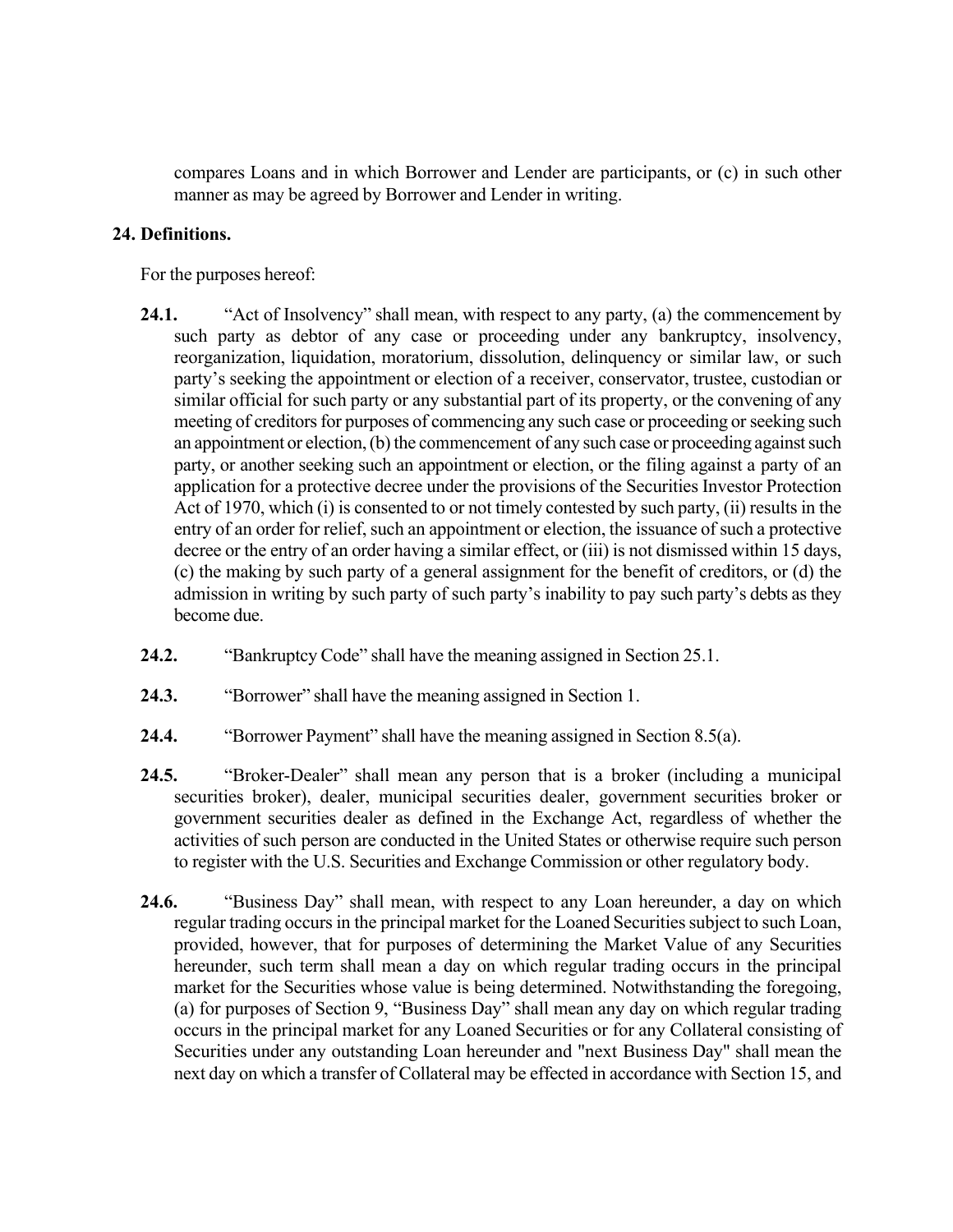- (b) in no event shall a Saturday or Sunday be considered a Business Day.
- **24.7.** "Cash Collateral Fee" shall have the meaning assigned in Section 5.1.
- **24.8.** "Clearing Organization" shall mean (a) The Depository Trust Company, or, if agreed to by Borrower and Lender, such other "securities intermediary" (within the meaning of the UCC) at which Borrower (or Borrower's agent) and Lender (or Lender's agent) maintain accounts, or (b) a Federal Reserve Bank, to the extent that it maintains a book-entry system.
- **24.9.** "Close of Business" shall mean 4:00 p.m. (New York City time) on a Business Day.
- **24.10.** "Close of Trading" shall mean, with respect to any Security, the end of the primary trading session established by the principal market for such Security on a Business Day, unless otherwise agreed by the parties.
- **24.11.** "Collateral" shall mean, whether now owned or hereafter acquired and to the extent permitted by applicable law, (a) any property which Borrower and Lender agree prior to the Loan shall be acceptable collateral and which is deposited in a Custody Account for Lender pursuant to Sections 4 or 9 , (b) any property substituted therefor pursuant to Section 4.5, (c) all accounts in which such property is deposited and all securities and the like in which any cash collateral is invested or reinvested, and (d) any proceeds of any of the foregoing; provided, however, that if Lender is a Customer, "Collateral" shall (subject to Section 15.4(a), if applicable) be limited to cash, U.S. Treasury bills and notes, and any other property permitted to serve as collateral securing a loan of customers' fully-paid securities pursuant to paragraph (b)(3) of Rule 15c3-3 under the Exchange Act, including Interpretation /05 to paragraph (b)(3) of Rule 15c3-3 under the Exchange Act, as set out in the FINRA Guide to Rule Interpretations and as may be amended from time to time, and such other guidance as the U.S. Securities and Exchange Commission or its staff my provide from time to time; or any comparable regulation of the Secretary of the Treasury under Section 15C of the Exchange Act (to the extent that Borrower is subject to such Rule or comparable regulation) pursuant to exemptive, interpretive or no-action relief or otherwise. If any new or different Security shall be exchanged for any Collateral by recapitalization, merger, consolidation or other corporate action, such new or different Security shall, effective upon such exchange, be deemed to become Collateral in substitution for the former Collateral for which such exchange is made.
- **24.12.** "Collateral Distributions" shall have the meaning assigned in Section 8.5(a).
- **24.13.** [intentionally omitted]
- **24.14.** "Contractual Currency" shall have the meaning assigned in Section 14.1.
- **24.15.** "Customer" shall mean any person that is a customer of Borrower pursuant to paragraph (a)(1) of Rule 15c3-3 under the Exchange Act or any comparable regulation of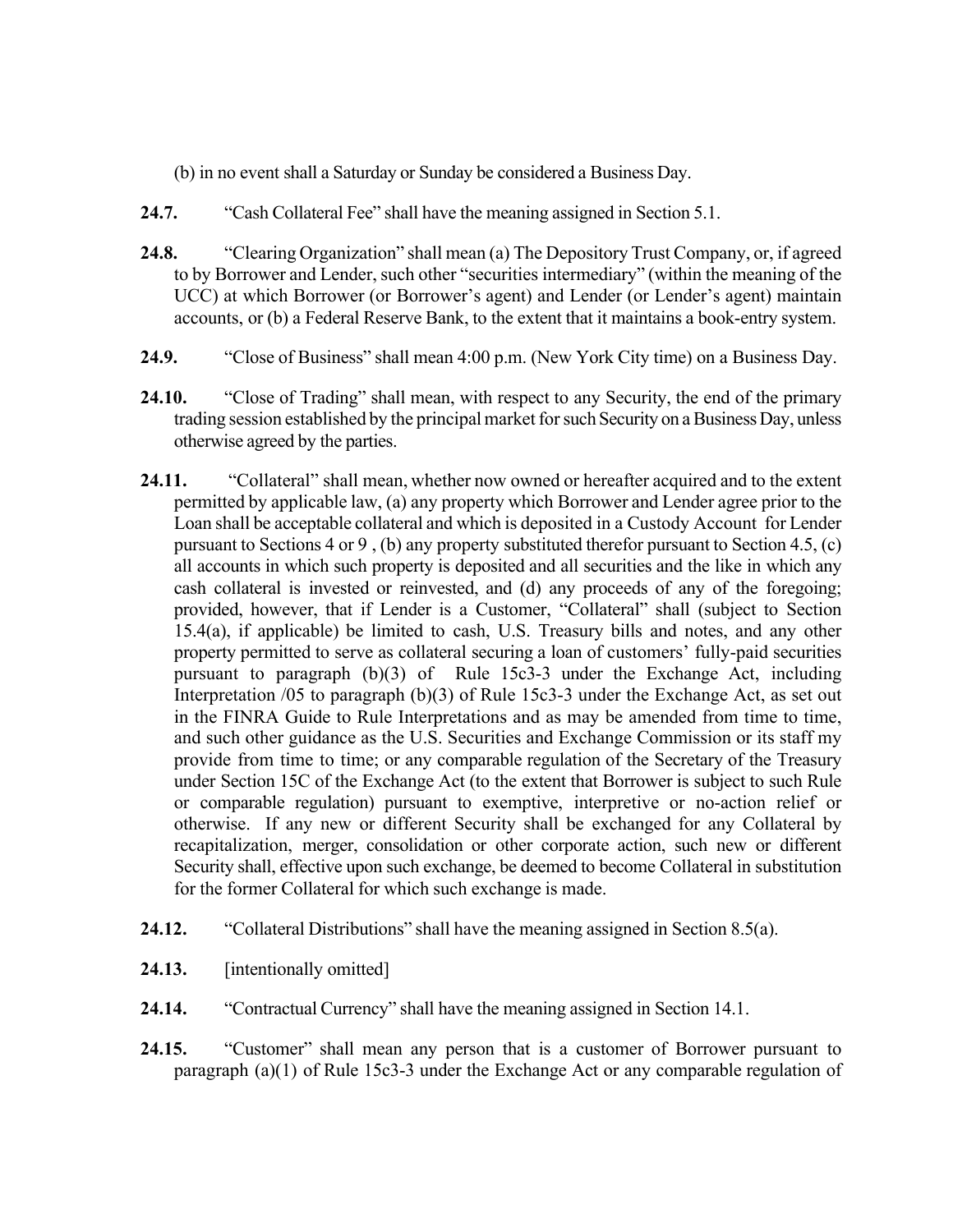the Secretary of the Treasury under Section 15C of the Exchange Act (to the extent that Borrower is subject to such Rule or comparable regulation).

- **24.16.** "Cutoff Time" shall mean a time on a Business Day by which a transfer of cash, securities or other property must be made by Borrower or Lender to the other, as shall be agreed by Borrower and Lender in Schedule B, or shall be as specified in the policies and procedures described on Apex's website or as agreed otherwise orally or in writing or, in the absence of the above, as shall be determined in accordance with market practice.
- **24.17.** "Default" shall have the meaning assigned in Section 12.
- **24.18.** "Defaulting Party" shall have the meaning assigned in Section 16.
- **24.19.** "Distribution" shall mean, with respect to any Security at any time, any distribution made on or in respect of such Security, including, but not limited to: (a) cash and all other property, (b) stock dividends, (c) Securities received as a result of split ups of such Security and distributions in respect thereof,  $(d)$  interest payments,  $(e)$  all rights to purchase additional Securities, and (f) any cash or other consideration paid or provided by the issuer of such Security in exchange for any vote, consent or the taking of any similar action in respect of such Security (regardless of whether the record date for such vote, consent or other action falls during the term of the Loan). In the event that the holder of a Security is entitled to elect the type of distribution to be received from two or more alternatives, such election shall be made by Lender, in the case of a Distribution in respect of the Loaned Securities, and by Borrower, in the case of a Distribution in respect of Collateral.
- **24.20.** "Equity Security" shall mean any security (as defined in the Exchange Act) other than a "nonequity security," as defined in Regulation T.
- **24.21.** "Exchange Act" shall mean the Securities Exchange Act of 1934, as amended.
- **24.22.** "Extension Deadline" shall mean, with respect to a letter of credit, the Cutoff Time on the Business Day preceding the day on which the letter of credit expires.
- **24.23.** "FDIA" shall have the meaning assigned in Section 24.4.
- **24.24.** "FDICIA" shall have the meaning assigned in Section 24.5.
- **24.25.** "Federal Funds Rate" shall mean the rate of interest (expressed as an annual rate), as published in Federal Reserve Statistical Release H.15 (519) or any publication substituted therefor, charged for federal funds (dollars in immediately available funds borrowed by banks on an overnight unsecured basis) on that day or, if that day is not a banking day in New York City, on the next preceding banking day.
- **24.26.** "Foreign Securities" shall mean, unless otherwise agreed, Securities that are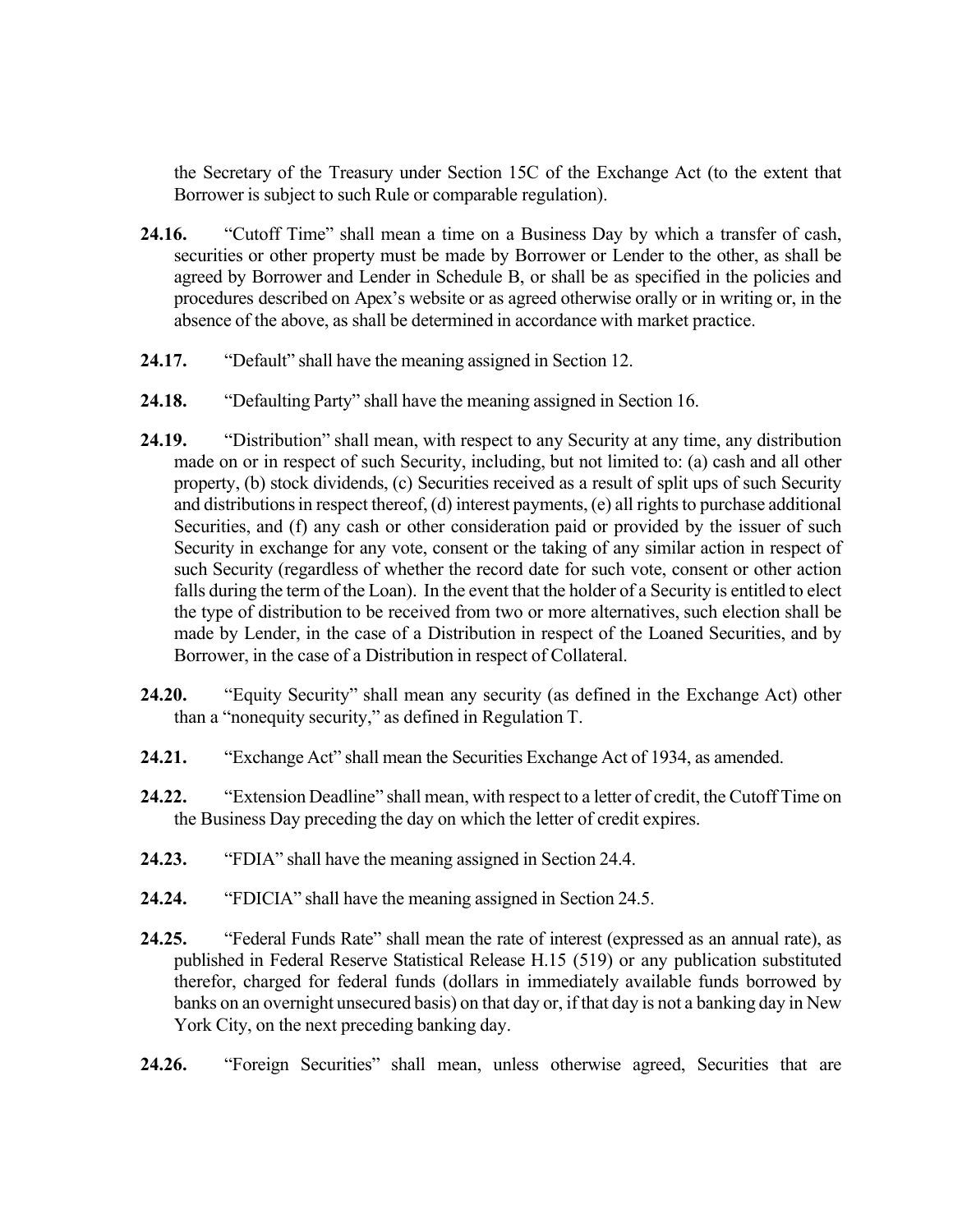principally cleared and settled outside the United States.

- **24.27.** "Government Securities" shall mean government securities as defined in Section  $3(a)(42)(A)-(C)$  of the Exchange Act.
- **24.28.** "Lender" shall have the meaning assigned in Section 1.
- **24.29.** "Lender Payment" shall have the meaning assigned in Section 8.5(a).
- **24.30.** "LIBOR" shall mean for any date, the offered rate for deposits in U.S. dollars for a period of three months which appears on the Reuters Screen LIBO page as of 11:00 a.m., London time, on such date (or, if at least two such rates appear, the arithmetic mean of such rates).
- **24.31.** "Loan" shall have the meaning assigned in Section 1.
- **24.32.** "Loan Fee" shall have the meaning assigned in Section 5.1.
- 24.33. "Loaned Security" shall mean any Security transferred in a Loan hereunder until such Security (or an identical Security) is transferred back to Lender hereunder, except that, if any new or different Security shall be exchanged for any Loaned Security by recapitalization, merger, consolidation or other corporate action, such new or different Security shall, effective upon such exchange, be deemed to become a Loaned Security in substitution for the former Loaned Security for which such exchange is made. For purposes of return of Loaned Securities by Borrower or purchase or sale of Securities pursuant to Section 13, such term shall include Securities of the same issuer, class and quantity as the Loaned Securities, as adjusted pursuant to the preceding sentence.
- **24.34.** "Margin Deficit" shall have the meaning assigned in Section 9.2.
- **24.35.** "Margin Excess" shall have the meaning assigned in Section 9.3.
- **24.36.** "Margin Notice Deadline" shall mean the time agreed to by the parties in Schedule B hereto or otherwise as the deadline for giving notice requiring same-day satisfaction of markto-market obligations as provided in Section 9 hereof (or, in the absence of any such agreement, the deadline for such purposes established in accordance with market practice).
- **24.37.** "Margin Percentage" shall mean, with respect to any Loan as of any date, at least 100%, unless(a) Borrower and Lender agree otherwise, as provided in Section 22.2, or Borrower in its discretion determines that applicable laws or market custom require greater THAN 100% and (b) Lender is not a Customer. Notwithstanding the previous sentence, in the event that the writing or other confirmation evidencing the agreement described in clause (a) does not set out such percentage with respect to any such Loan, the Margin Percentage shall not be a percentage less than the percentage obtained by dividing (i) the Market Value of the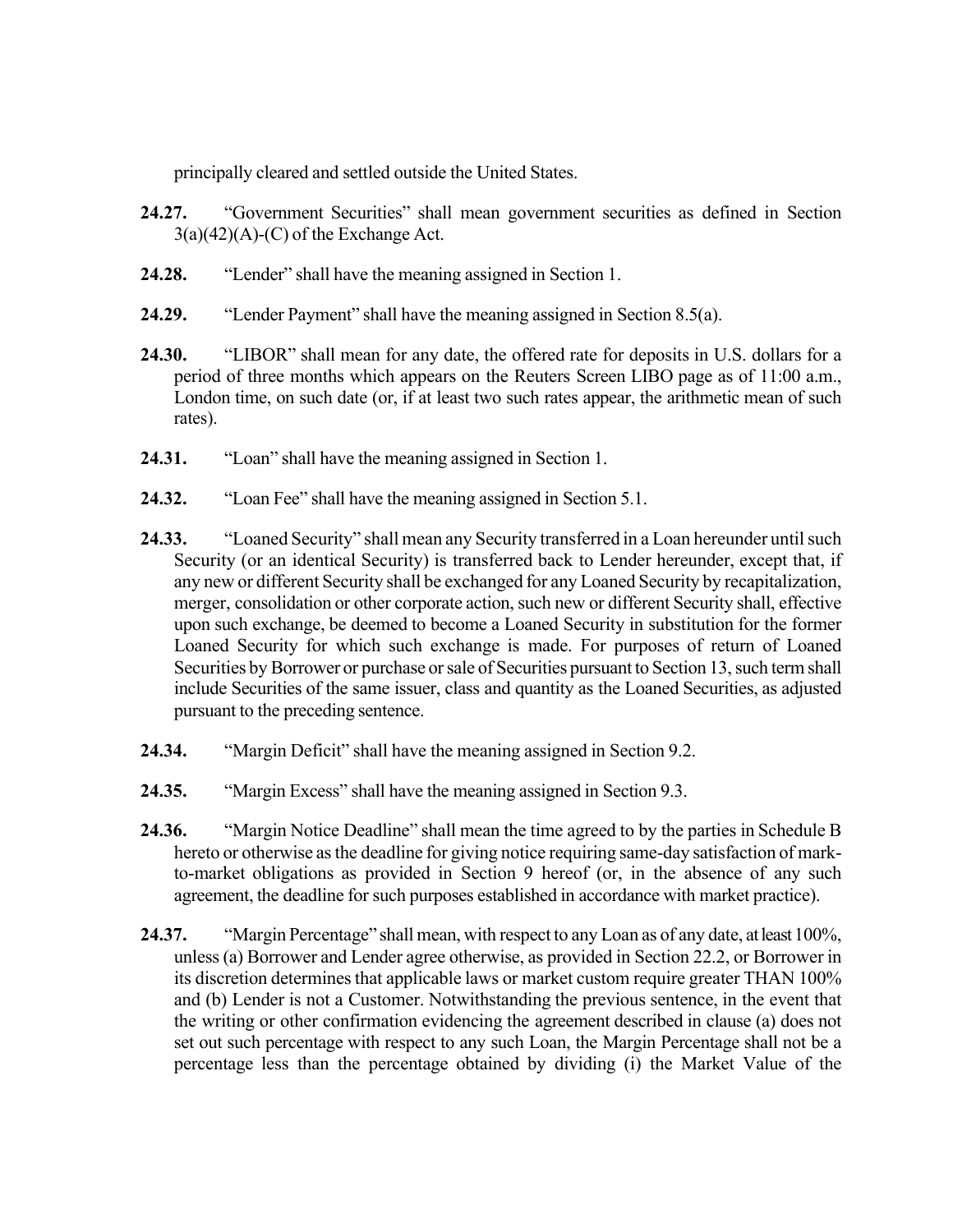Collateral required to be held by Borrower for Lender with respect to such Loan at the commencement of the Loan by (ii) the Market Value of the Loaned Securitiesrequired to be transferred by Lender to Borrower at the commencement of the Loan.

- **24.38.** "Payee" shall have the meaning assigned in Section 8.5(a).
- **24.39.** "Payor" shall have the meaning assigned in Section 8.5(a).
- **24.40.** "Plan" shall mean: (a) any "employee benefit plan" as defined in Section 3(3) of the Employee Retirement Income Security Act of 1974 which is subject to Part 4 of Subtitle B of Title I of such Act; (b) any "plan" as defined in Section  $4975(e)(1)$  of the Internal Revenue Code of 1986; or (c) any entity the assets of which are deemed to be assets of any such "employee benefit plan" or "plan" by reason of the Department of Labor's plan asset regulation, 29 C.F.R. Section 2510.3-101.
- **24.41.** "Regulation T" shall mean Regulation T of the Board of Governors of the Federal Reserve System, as in effect from time to time.
- **24.42.** "Retransfer" shall mean, with respect to any Collateral, to pledge, repledge, hypothecate, rehypothecate, lend, relend, sell or otherwise transfer such Collateral, or to reregister any such Collateral evidenced by physical certificates in any name other than Borrower's.
- **24.43.** "Securities" shall mean securities or, if agreed by the parties in writing, other assets.
- **24.44.** "Securities Distributions" shall have the meaning assigned in Section 8.5(a).
- **24.45.** "Tax" shall have the meaning assigned in Section 8.5(a).
- **24.46.** "UCC" shall mean the New York Uniform Commercial Code.

### **25. Intent.**

- **25.1.** The parties recognize that each Loan hereunder is a "securities contract," as such term is defined in Section 741 of Title 11 of the United States Code (the "Bankruptcy Code"), as amended (except insofar as the type of assets subject to the Loan would render such definition inapplicable).
- **25.2.** It is understood that each and every transfer of funds, securities and other property under this Agreement and each Loan hereunder is a "settlement payment" or a "margin payment," as such terms are used in Sections 362(b)(6) and 546(e) of the Bankruptcy Code.
- **25.3.** It is understood that the rights given to Borrower and Lender hereunder upon a Default by the other constitute the right to cause the liquidation of a securities contract and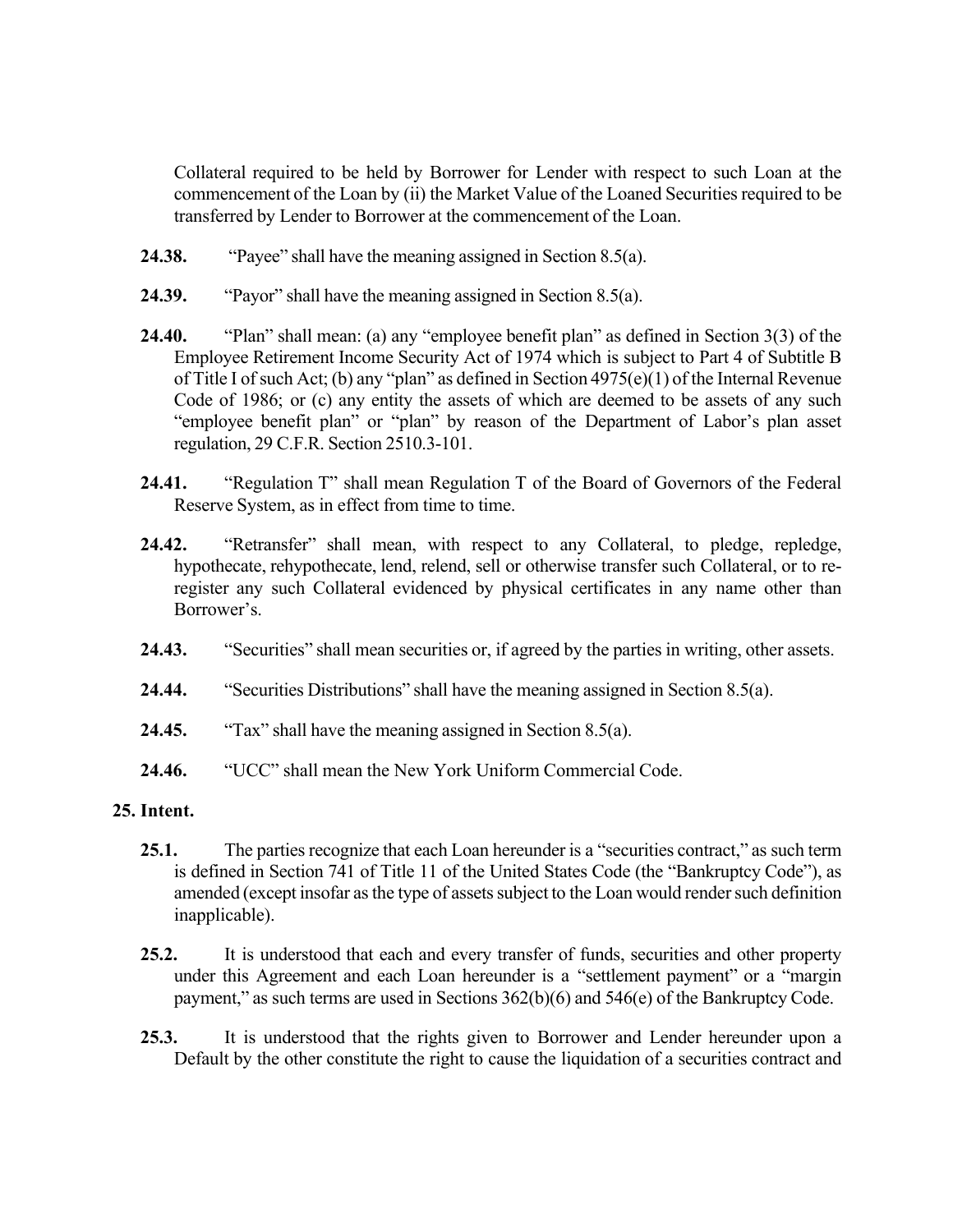the right to set off mutual debts and claims in connection with a securities contract, as such terms are used in Sections 555 and 362(b)(6) of the Bankruptcy Code.

- **25.4.** The parties agree and acknowledge that if a party hereto is an "insured depository institution," as such term is defined in the Federal Deposit Insurance Act, as amended ("FDIA"), then each Loan hereunder is a "securities contract" and "qualified financial contract," as such terms are defined in the FDIA and any rules, orders or policy statements thereunder (except insofar as the type of assets subject to the Loan would render such definitions inapplicable).
- **25.5.** It is understood that this Agreement constitutes a "netting contract" as defined in and subject to Title IV of the Federal Deposit Insurance Corporation Improvement Act of 1991 ("FDICIA") and each payment obligation under any Loan hereunder shall constitute a "covered contractual payment entitlement" or "covered contractual payment obligation," respectively, as defined in and subject to FDICIA (except insofar as one or both of the parties is not a "financial institution" as that term is defined in FDICIA).
- **25.6.** Except to the extent required by applicable law or regulation or as otherwise agreed, Borrower and Lender agree that Loans hereunder shall in no event be "exchange contracts" for purposes of the rules of any securities exchange and that Loans hereunder shall not be governed by the buy-in or similar rules of any such exchange, registered national securities association or other self-regulatory organization.

## **26. DISCLOSURE RELATING TO CERTAIN FEDERAL PROTECTIONS.**

- **26.1.** WITHOUT WAIVING ANY RIGHTS GIVEN TO LENDER HEREUNDER, IT IS UNDERSTOOD AND AGREED THAT THE PROVISIONS OF THE SECURITIES INVESTOR PROTECTION ACT OF 1970 MAY NOT PROTECT LENDER WITH RESPECT TO LOANED SECURITIES HEREUNDER AND THAT, THEREFORE, THE COLLATERAL HELD FOR LENDER MAY CONSTITUTE THE ONLY SOURCE OF SATISFACTION OF BORROWER'S OBLIGATIONS IN THE EVENT BORROWER FAILS TO RETURN THE LOANED SECURITIES.
- **26.2.** LENDER ACKNOWLEDGES THAT, IN CONNECTION WITH LOANS OF GOVERNMENT SECURITIES AND AS OTHERWISE PERMITTED BY APPLICABLE LAW, SOME SECURITIES HELD BY BORROWER AS COLLATERAL UNDER THIS AGREEMENT MAY NOT BE GUARANTEED BY THE UNITED STATES.

## **27. OTHER IMPORTANT DISCLOSURES.**

**27.1.** BY SIGNING BELOW, COUNTERPARTY AGREES AND ACKNOWLEDGES THAT HE, SHE, OR IT HAS READ AND FULLY UNDERSTANDS THE SEPARATE DOCUMENT ENTITLED IMPORTANT DISCLOSURES REGARDING RISKS AND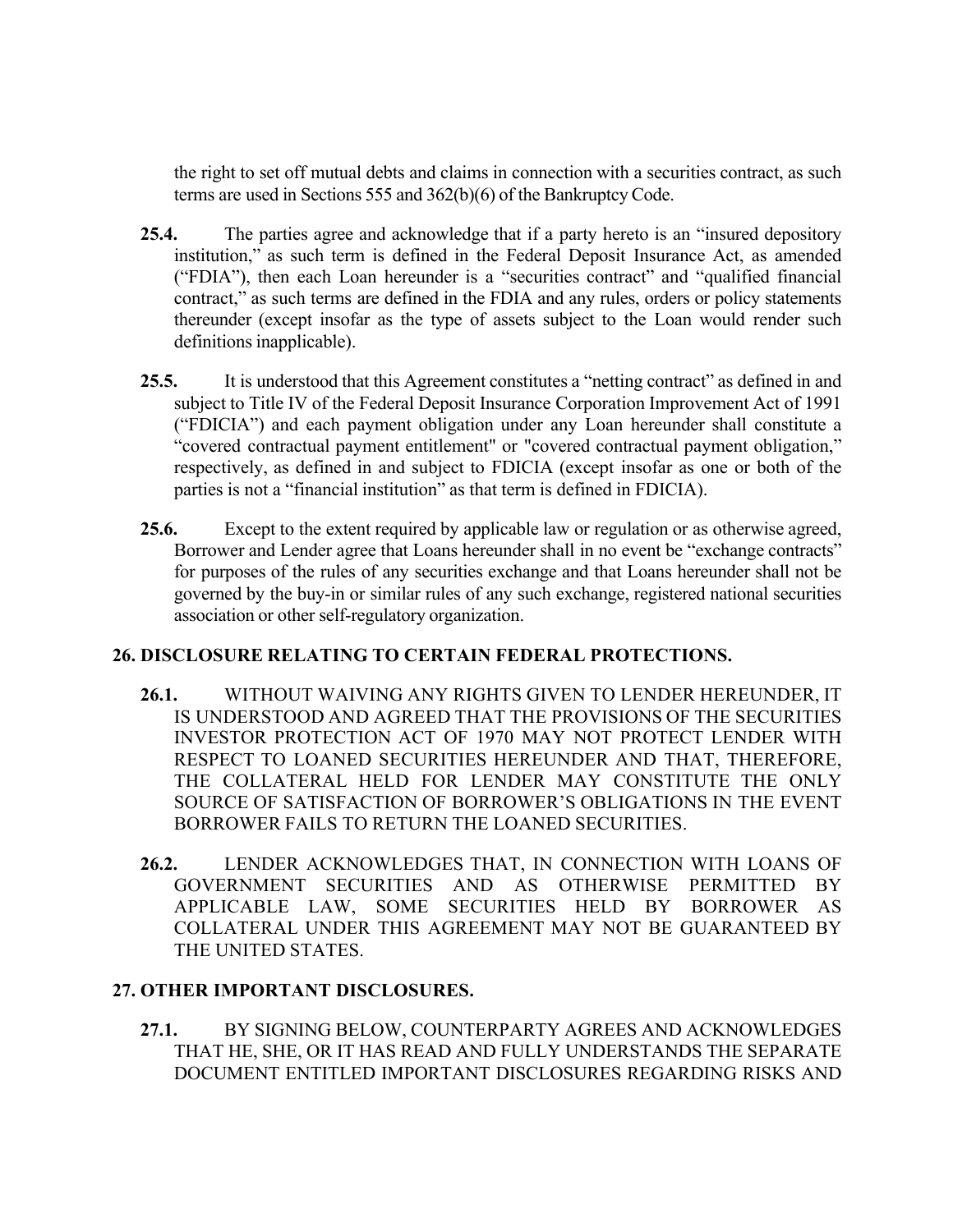CHARACTERISTICS OF PARTICIPATING IN APEX CLEARING CORPORATION'S FULLY-PAID SECURITIES LENDING PROGRAM, WHICH DESCRIBES MANY OTHER RISKS AND CHARACTERISTICS OF THE PROGRAM, INCLUDING, BUT NOT LIMITED TO POTENTIAL LACK OF SIPC PROTECTION, LOSS OF VOTING RIGHTS, APEX'S ABILITY TO USE THE LOAN SECURITIES FOR ADDITIONAL LOANS AND APEX'S ABILITY TO EARN A SPREAD OR AND/OR OTHER PROFIT, LACK OF GUARANTEE OF RECEIVING BEST RATES, RISKS ASSOCIATED WITH EACH TYPE OF COLLATERAL, THAT THE SECURITIES MAY BE "HARD-TO-BORROW" BECAUSE OF SHORT-SELLING OR MAY BE USED TO SATISFY DELIVERY REQUIREMENTS RESULTING FROM SHORT SALES, POTENTIAL ADVERSE TAX CONSEQUENCES, INCLUDING PAYMENTS DEEMED CASH-IN-LIEU OF DIVIDEND PAID ON SECURITIES WHILE ON LOAN, APEX'S RIGHT TO LIQUIDATE THE TRANSACTION BECAUSE OF A CONDITION OF THE KIND SPECIFIED IN FINRA RULE 4314(B), AND THE FACTORS THAT DETERMINE THE AMOUNT OF COMPENSATION RECEIVED BY APEX OR PAID TO CUSTOMER IN CONNECTION WITH THE USE OF THE SECURITIES BORROWED FROM THE CUSTOMER LACK OF INTEREST ON CASH COLLATERAL, AMONG OTHER THINGS.

**27.2.** BY SIGNING BELOW, COUNTERPARTY AFFIRMS THAT HE, SHE, OR IT HAS DETERMINED THAT PARTICIPATION IN APEX CLEARING CORPORATION'S FULLY-PAID SECURITIES LENDING PROGRAM IS APPROPRIATE FOR COUNTERPARTY AND THAT IN MAKING SUCH DETERMINATION COUNTERPARTY HAS CONSIDERED COUNTERPARTY'S FINANCIAL SITUATION AND NEEDS, TAX STATUS, INVESTMENT OBJECTIVES, INVESTMENT TIME HORIZON, LIQUIDITY NEEDS, RISK TOLERANCE, AND ANY OTHER RELEVANT INFORMATION. COUNTERPARTY UNDERSTANDS THAT COUNTERPARTY SHOULD DISCUSS WITH COUNTERPARTY'S BROKER WHETHER PARTICIPATION IN THE FULLY-PAID SECURITIES LENDING PROGRAM IS APPROPRIATE FOR COUNTERPARTY, AND THAT APEX IS NOT COUNTERPARTY'S BROKER. APEX CAN ONLY RELY ON REPRESENTATIONS OF COUNTERPARTY AND COUNTERPARTY'S BROKER AS TO WHETHER THE PROGRAM IS APPROPRIATE FOR COUNTERPARTY, AND APEX ITSELF HAS MADE NO DETERMINATION AS TO THE SUITABILITY OR APPROPRIATENESS OF THE PROGRAM FOR COUNTERPARTY.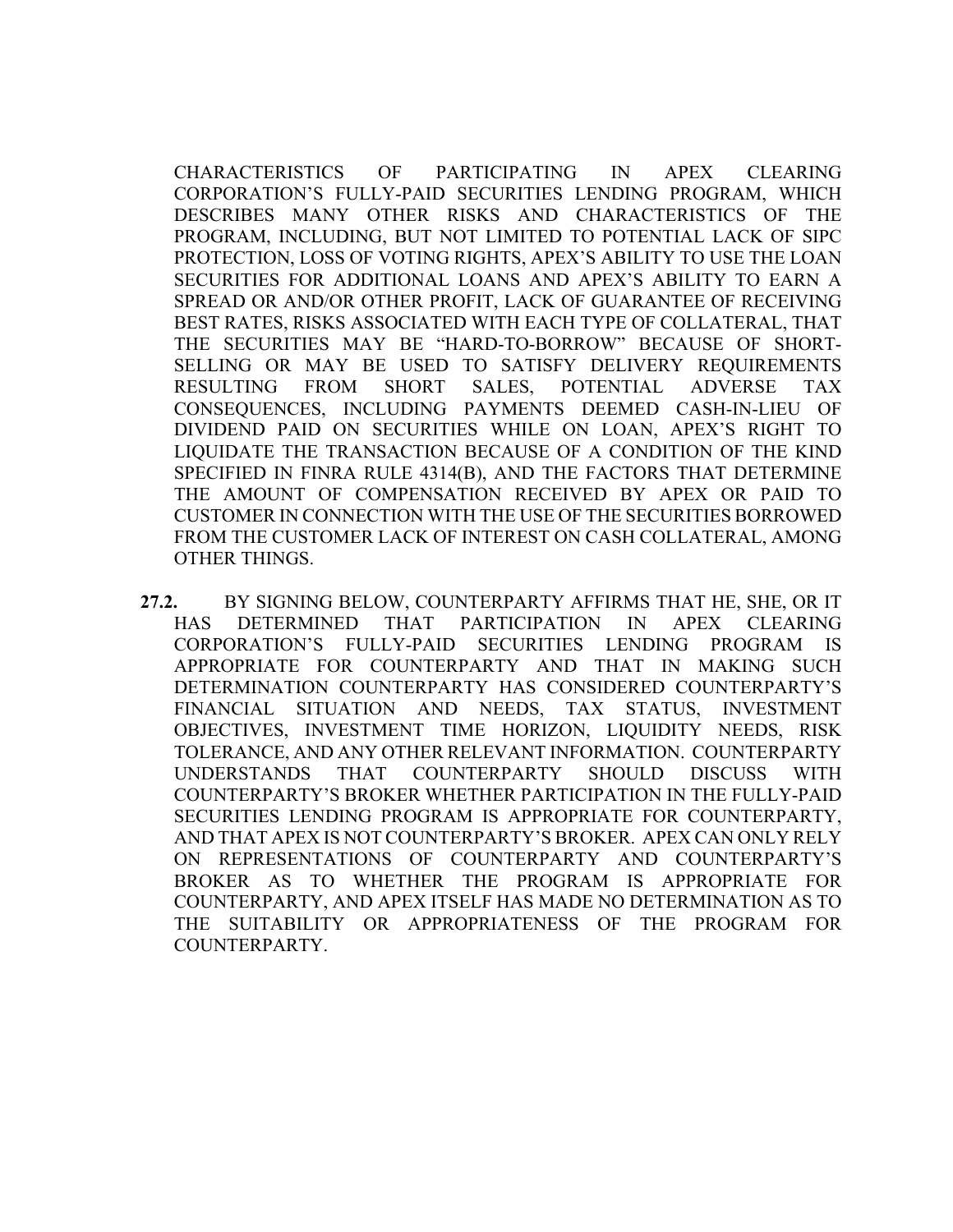# **Executed and Agreed By:**

Apex Clearing Corporation

By providing this Agreement to eligible Apex Customers who are applying to participate in Apex's Fully Paid Lending Program, Apex agrees to the terms and conditions specified herein.

COUNTERPARTY:

`signature`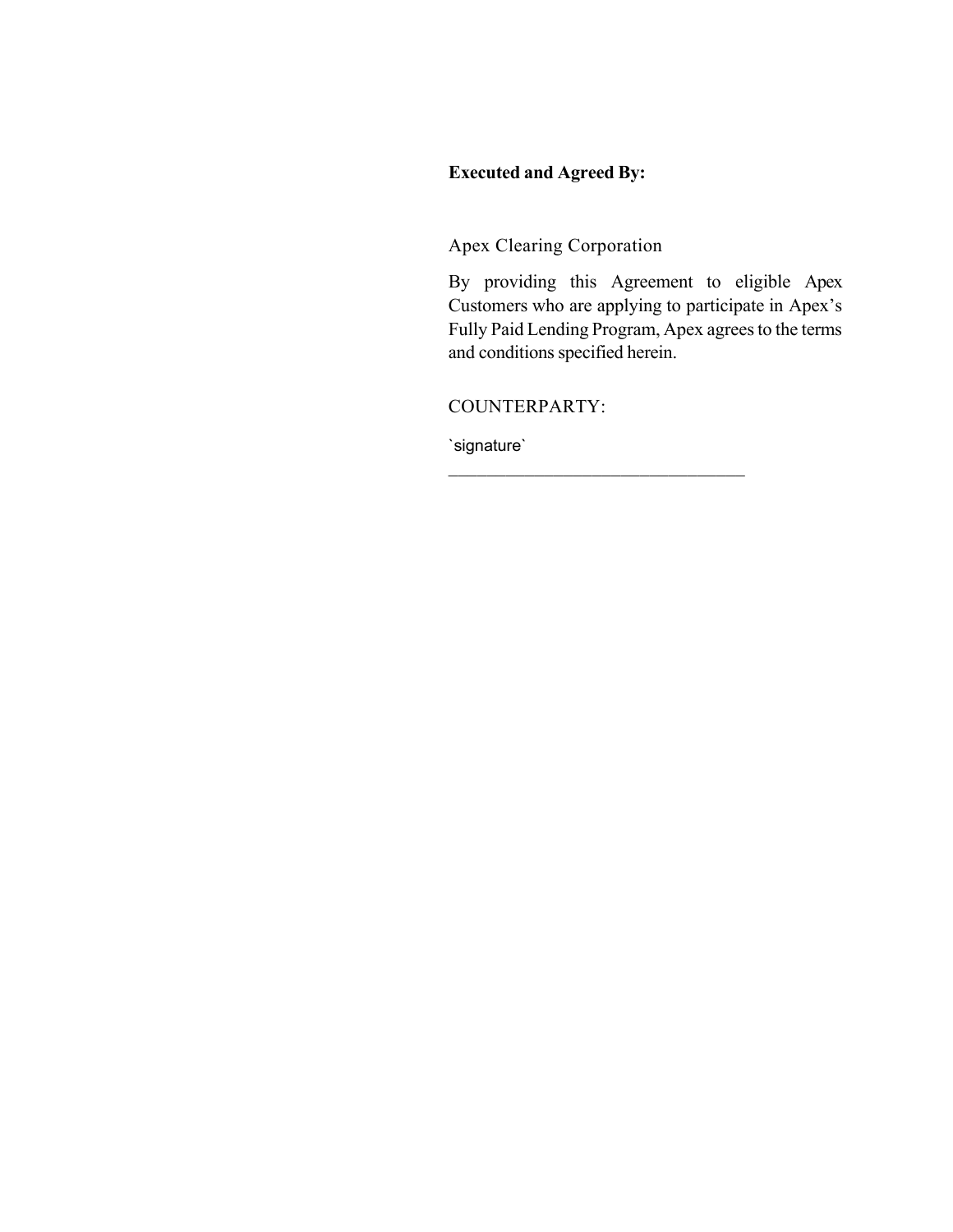#### **Schedule of Basis of Compensation for Loan**

The compensation for the Loan will be paid by Apex to Counterparty's introducing broker, ("Introducing Broker"). The Compensation to Introducing Broker will be in the form of a Loan Fee, which will be credited to Introducing Broker daily. The Loan Fee is calculated as 50% of the net proceeds earned and received by Apex for relending Counterparty's shares. The remaining 50% of the net proceeds earned and received by Apex for relending the shares will be kept by Apex as its compensation. The percentages may be changed by Apex in Apex's sole discretion. Unless otherwise agreed, any Loan Fee payable to Introducing Broker hereunder shall be payable within fifteen (15) Business Days following the last Business Day of the calendar month in which such fee was incurred. The only compensation to Counterparty for the Loan will be in the form of reduced management fees by Introducing Broker. For more information, Counterparty should refer to the document entitled Important Disclosures Regarding Risks and Characteristics of Participating in Apex Clearing Corporation's Fully-Paid Securities Lending Program.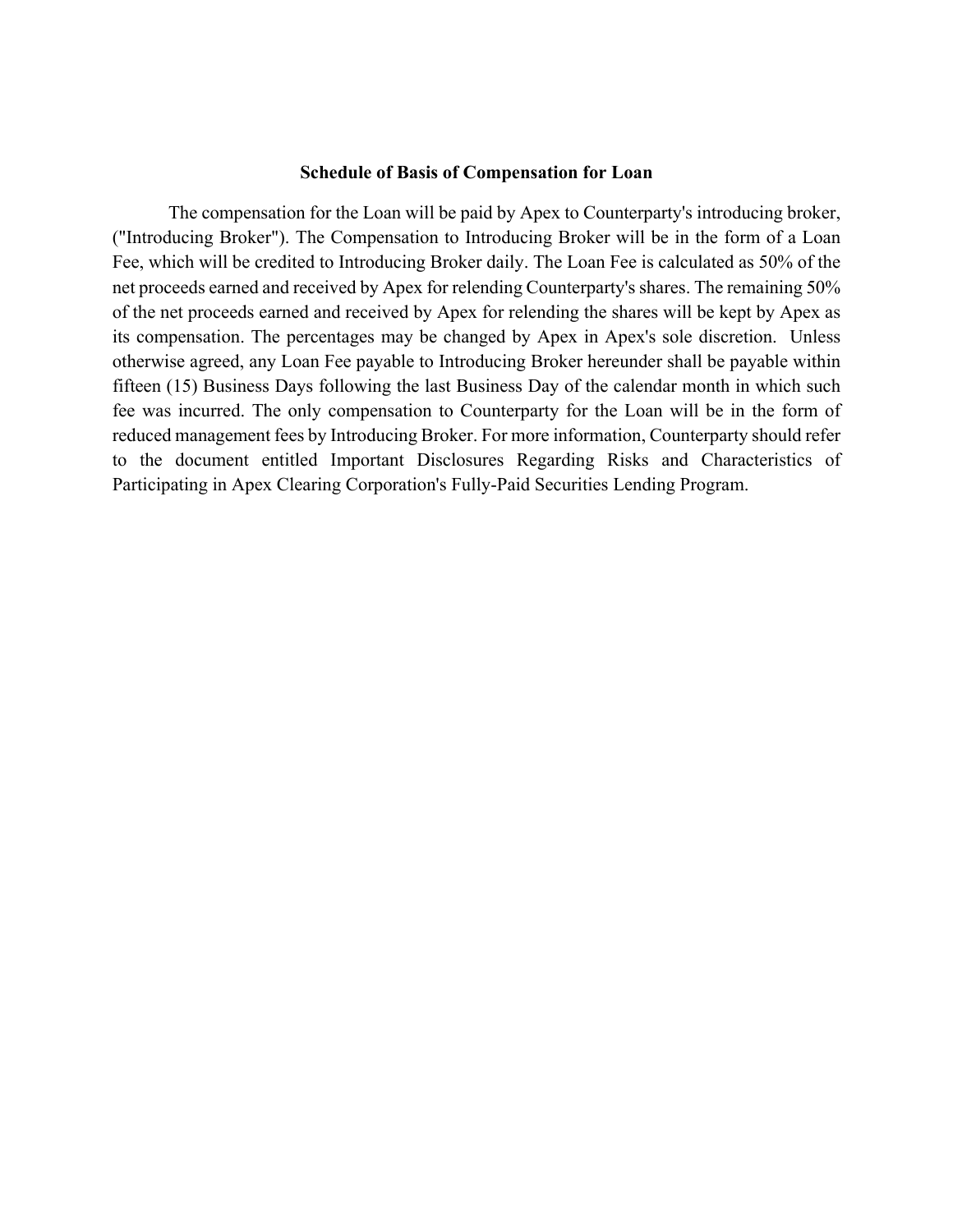# Annex I-A

"Party acting as Agent" hereby does not apply.

# Annex II

Market Value

Shall not apply

Annex III

Term Loans

Shall not apply

Schedule B (Optional)

Defined Terms and Supplemental Provisions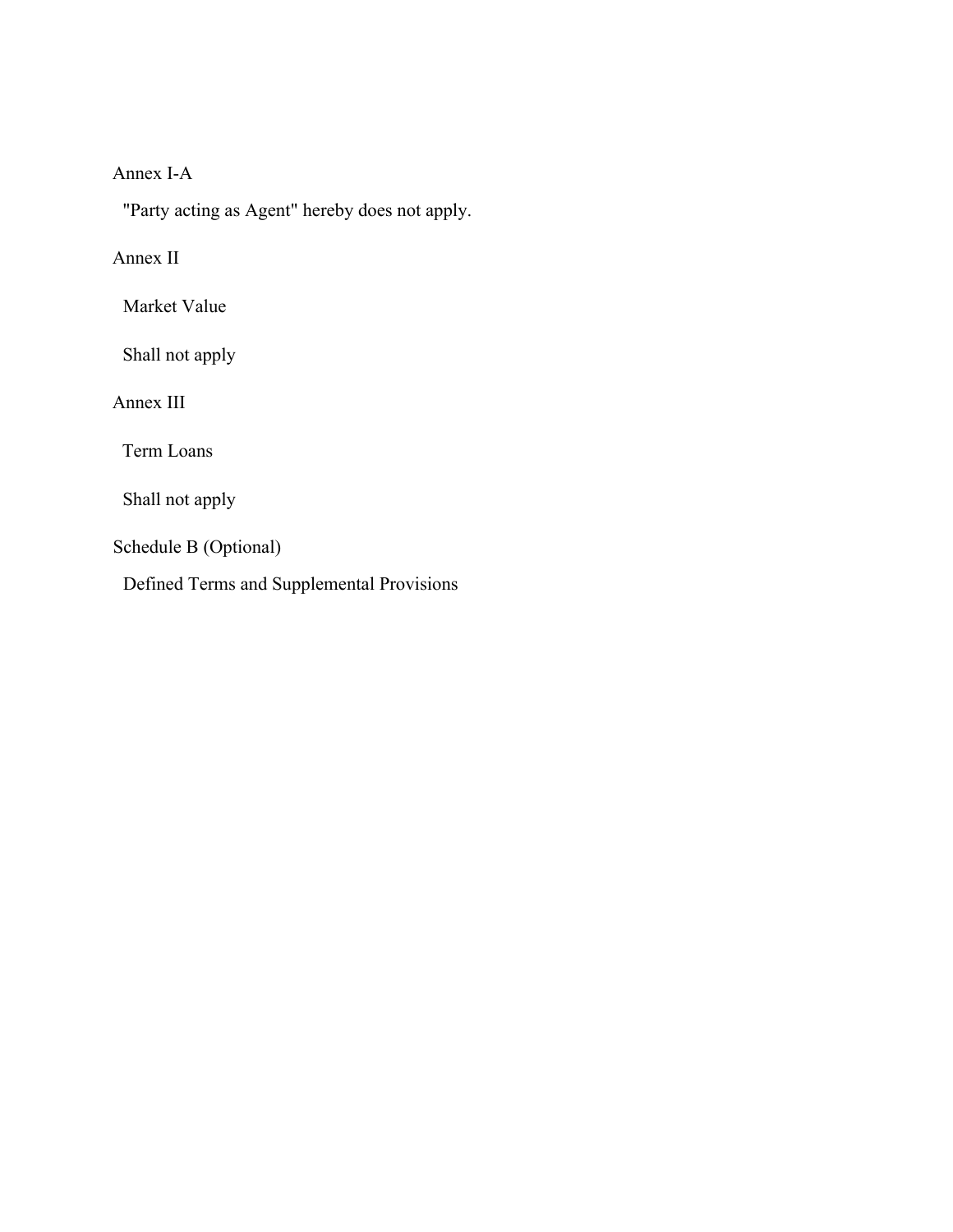## IMPORTANT DISCLOSURES REGARDING RISKS AND CHARACTERISTICS OF PARTICIPATING IN APEX CLEARING CORPORATION'S FULLY-PAID SECURITIES LENDING PROGRAM

Please read these important disclosures carefully before deciding whether to participate in Apex Clearing Corporation's Fully-Paid Securities Lending Program and before signing a Master Securities Lending Agreement for Apex Clearing Corporation's Fully-Paid Securities Lending Program. These disclosures describe important characteristics of, and risks associated with engaging in, securities lending transactions.

### I. Introduction

Apex Clearing Corporation ("Apex") offers eligible customers the ability to lend out certain of their fully paid and excess margin securities to Apex, which Apex may then lend to other Apex customers or to other market participants who wish to use these shares for short selling or other purposes. "Fully- paid securities" are securities in a customer's account that have been completely paid for. "Excess-margin securities" are securities that have not been completely paid for, but whose market value exceeds 140% of the customer's margin debit balance. In this disclosure and in the relevant agreements, we collectively refer to fully-paid and excess margin securities as "Fully-Paid Securities" or "Fully-Paid Shares". Lending out your Fully-Paid Shares may be a way to increase the yield on your portfolio, because some shares are in high demand in the securities lending market and borrowers are willing to pay a loan fee for the use of your shares.

In the Apex Fully-Paid Securities Lending Program (the "Program"), you permit Apex to borrow from you any Fully-Paid Securities in your portfolio and loan these securities out in the securities lending market. Apex will have the discretion to initiate loans of your securities. You will not be asked to approve each loan before it is initiated, but you can sell your shares at any time or terminate your participation in the program. Apex will pay you a loan fee for the shares that it borrows from you. Ordinarily Apex will pay you a percentage of the net loan fee received by Apex for lending your securities. Apex's net loan fee used to calculate your loan fees may be less than the gross fees received by Apex for relending your securities because of certain deductions and charges.

### II. Basic Mechanics of a Fully-Paid Lending Transaction

When the lending transaction takes place, your securities will be designated as on loan. In return, Apex will hold collateral for you to secure the amount of the loan. The current industry convention for the collateral calculation with respect to U.S. stocks is to multiply the security price by 102%,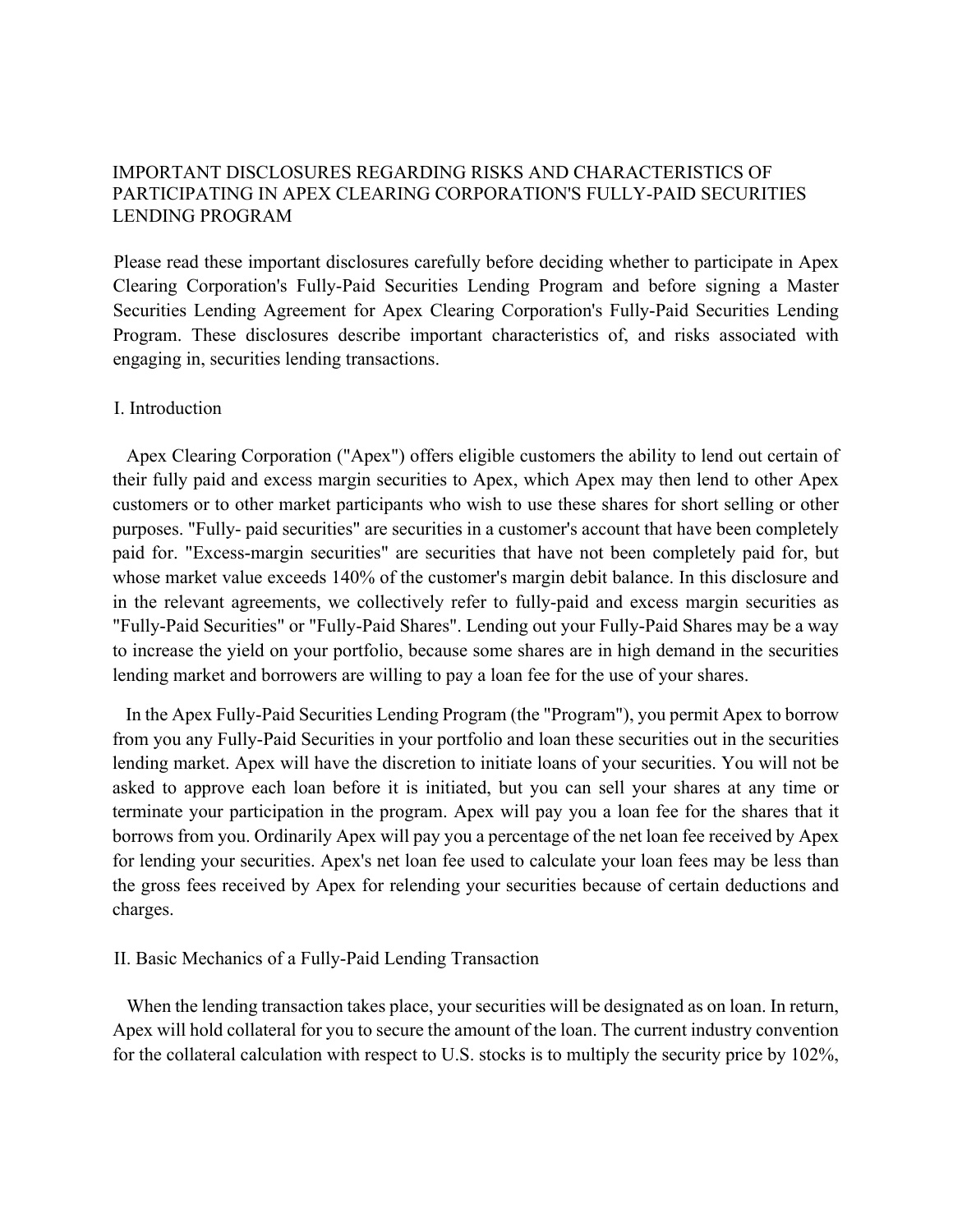then round up to the nearest dollar, times the number of shares. Apex marks-to-market all positions daily to reflect changes in security prices. Apex reserves the right to adjust to US industry convention should that change or to raise or lower the collateral amount based on local laws or market custom outside the US; however, Apex will never collateralize the stock loan for less than 100% of the value. For example, customer A has enrolled in the Program and Apex has borrowed 5000 shares of XYZ from customer. XYZ's closing price is \$22.15. The mark-to-market is calculated by rounding  $$22.15 * 1.02 = $22.59$  rounded up nearest dollar which is \$23, making the collateral calculation  $$23 * 5000 = $115,000$ .

Apex will be the counterparty borrower to all of the loans you make. That is, as a customer, you are transacting with Apex, which may, in turn, then transact on any relevant market. For all transactions in which you are lending your Fully-Paid Shares, Apex will be the borrower and Apex will be the party providing the collateral for you on the securities loan and paying your loan fees to you.

### III. SECURITIES LOANED OUT BY YOU MAY NOT BE PROTECTED BY SIPC.

THE PROVISIONS OF THE SECURITIES INVESTOR PROTECTION ACT OF 1970 MAY NOT PROTECT YOU WITH RESPECT TO YOUR SECURITIES LOAN TRANSACTIONS IN THE PROGRAM. THEREFORE, THE COLLATERAL HELD FOR YOU MAY CONSTITUTE THE ONLY SOURCE OF SATISFACTION OF APEX'S OBLIGATION IN THE EVENT APEX FAILS TO RETURN THE SECURITIES.

### IV. Loss of Voting Rights.

The borrower of securities (and not you, as lender) has the right to vote, or to provide any consent or to take any similar action with respect to the loaned securities if the record date or deadline for such vote, consent or other action falls during the term of the loan.

V. You Can Sell Your Loaned Shares at any Time.

Even though you have loaned your shares out, you can sell those shares at any time, just like any other shares in your Apex account. You do not have to wait for the shares to be returned to sell them. Even if the shares are not returned on time to settle your sale of the shares, Apex will be responsible for settling the sale, not you, and you will receive the proceeds from the sale of the shares on the normal settlement date for the sale.

VI. You Continue to Own Loaned Shares and Have Market Risk on Those Shares.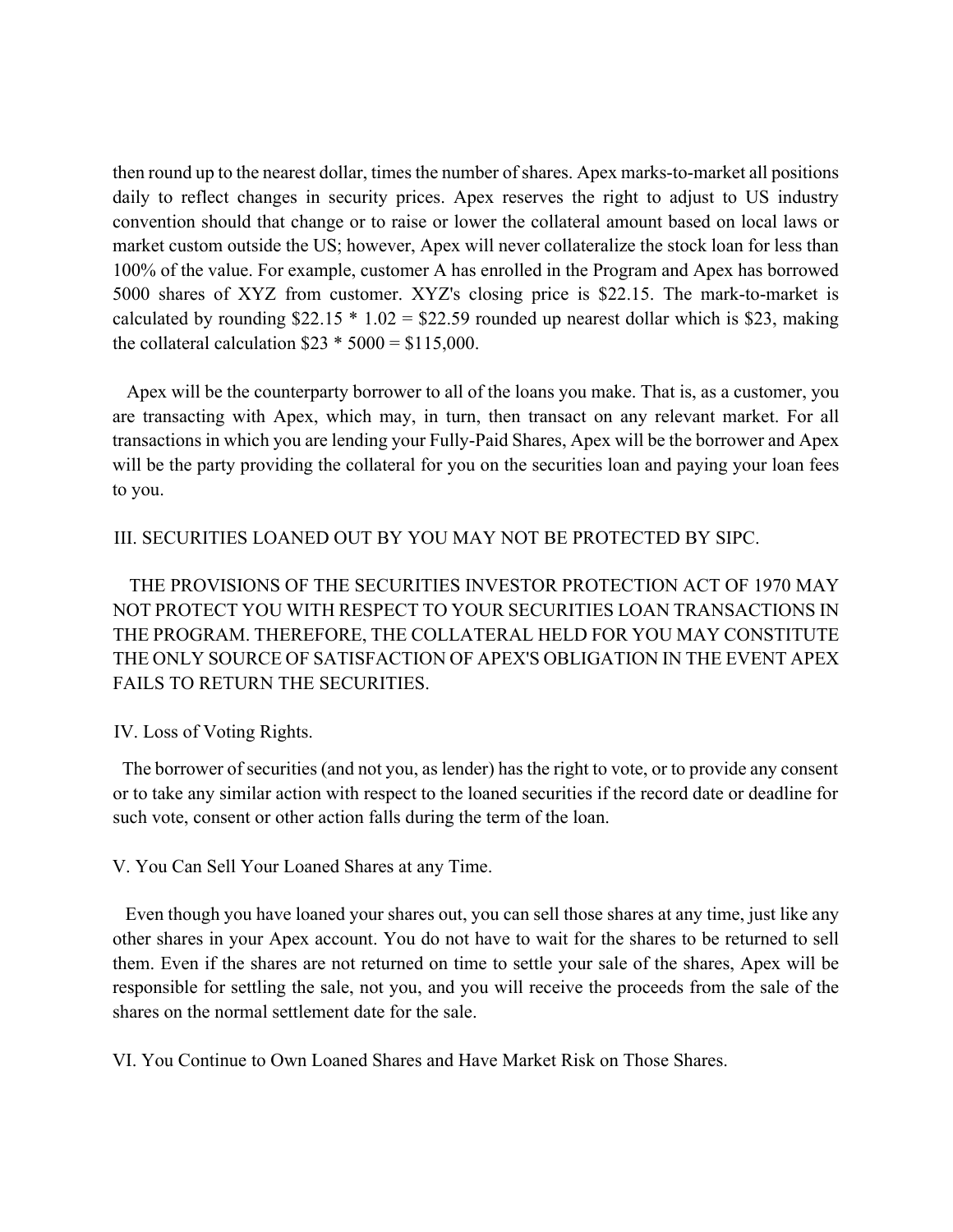When you lend your shares, you continue to own the shares and you continue to have the market exposure inherent in ownership of the shares (i.e., if the share price decreases while you own the shares but are lending them out, the value of your position will decrease).

VII. Lack of Interest on Collateral.

You generally will not receive a separate interest payment from Apex on the collateral that is held for your benefit when you lend Fully-Paid Shares to Apex. You will only receive the loan fee rate that is recorded for lending your shares. This is because when you lend shares against collateral, you are effectively borrowing the collateral (just as Apex is borrowing your shares). Ordinarily you would pay an interest rate on the collateral to the stock loan counterparty (Apex) and then you would receive interest if you then deposited that collateral with a third party. In this case, these two potential interest payments cancel each other out and the net rate for the lending transaction is the net payment you will receive from lending your shares (reduced by any commissions, management fees or other applicable charges). The interest treatment on collateral may change from the above depending on the securities lending market and the collateral method.

VIII. The Securities Loaned out by You may be "Hard-to-Borrow" because of Short Selling or may be used to Satisfy Delivery Requirements Resulting from Short Sales.

The type of securities that are generally attractive to borrowers in the securities lending market, and which generate the highest loan fees, are "hard to borrow" securities. When you lend your Fully-Paid Securities, it is likely that such securities will be used to facilitate one or more short sales where the borrower is selling shares in hopes that the stock will decline in value (the short seller later re- purchases the stock to pay back the stock loan). Since you are holding the shares "long" in your account, the activity of short sellers potentially could affect the long-term value of your holdings.

IX. Potential tax implications, including payments deemed cash-in-lieu of dividend paid on securities while on loan.

When you lend your Fully-Paid Securities, you are entitled to receive the amount of all dividends and distributions made on or in respect of the loaned securities. However, you may receive cash payments "in lieu of" dividends. If you are a U.S. taxpayer, cash payments in lieu of dividends are not the same as qualified dividends for tax purposes and are taxed as normal ordinary income (up to 39.6%) instead of the preferential qualified dividend rate of 20% (U.S. federal income tax rates quoted here are for 2013 and are subject to change). If you are not a U.S. taxpayer, Apex may be required to withhold tax on payments in lieu of dividends and loan fees to you at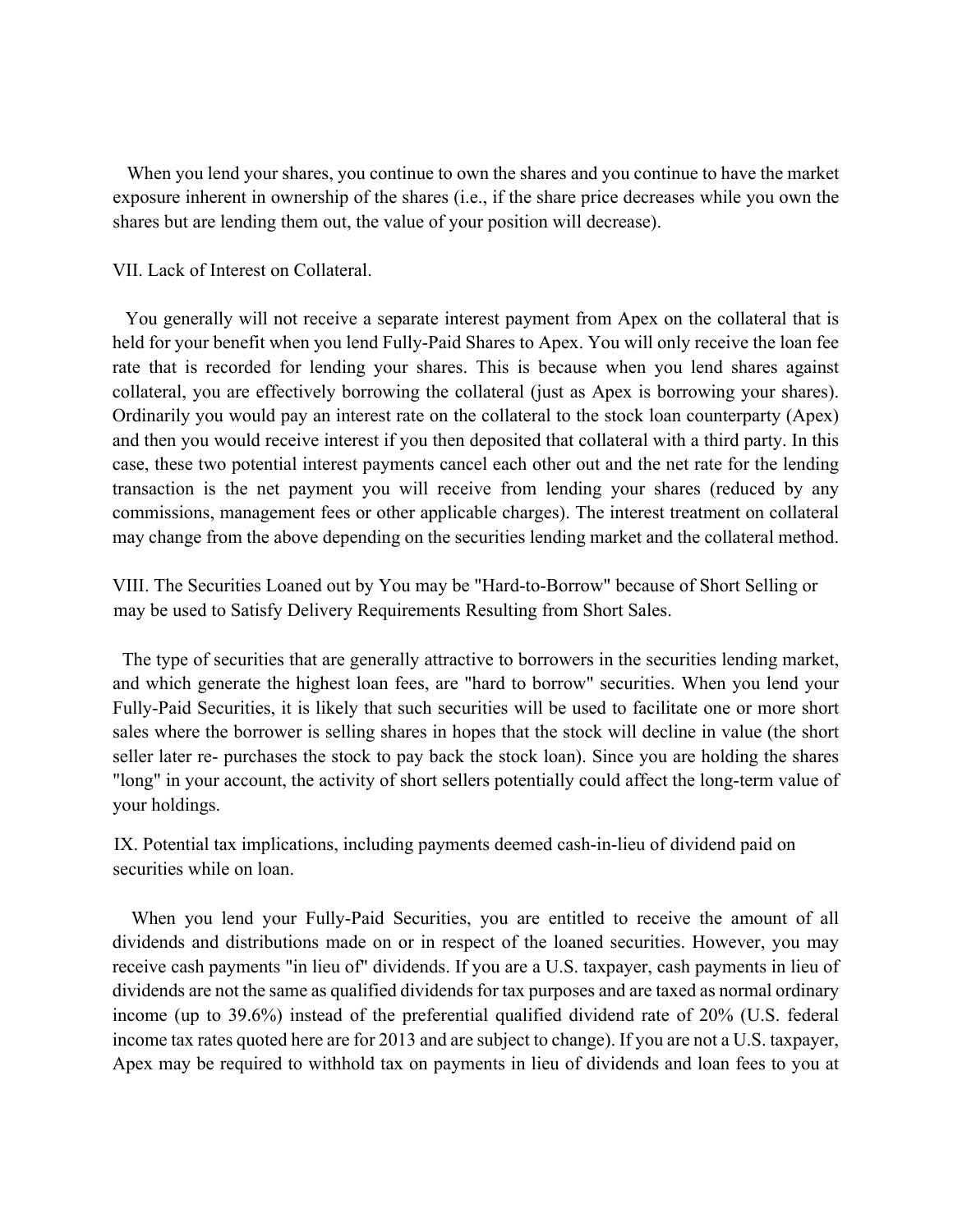30% unless an exception applies.

It is solely within Apex's discretion whether to recall loaned shares from a borrower prior to a dividend, and Apex makes no guarantee to recall a loan prior to a dividend. With respect to other corporate actions affecting loaned shares, non-cash distributions that you are entitled to receive in connection with ownership of loaned securities will be added to the loaned securities on the date of distribution and will be transferred to you at termination of the loan.

Other special tax considerations could arise, and you are encouraged to consult a tax advisor for further information.

X. Apex has a right to terminate any borrow transaction in the event of a condition of the kind specified in FINRA Rule 4314(b).

Apex has a right to terminate any borrow transaction if you:

1. apply for or consent to, or are the subject of an application for, the appointment of or the taking of possession by a receiver, custodian, trustee, or liquidator of you or of all or a substantial part of your property;

2. admit in writing your inability, or become generally unable, to pay your debts as such debts become due;

3. make a general assignment for the benefit of its creditors; or

4. file, or have filed against you, a petition under Title 11 of the United States Code, or have filed against you an application for a protective decree under Section 5 of the Securities Investor Protection Act of 1970 ("SIPA"), unless the right to liquidate such transaction is stayed, avoided, or otherwise limited by an order authorized under the provisions of SIPA or any statute administered by the SEC.

XI. Factors that Determine the Amount of Compensation Received by Apex and Amount of Compensation (e.g., Interest Rate) to be Paid to You, and the Ability of Those to Change.

1. Loan Rates (and therefore the Fees You Will Receive) Are Subject to Frequent Change and Can Go Down (or Up) by 50% or More.

Rates for "hard to borrow" and other shares change frequently, even daily, in the securities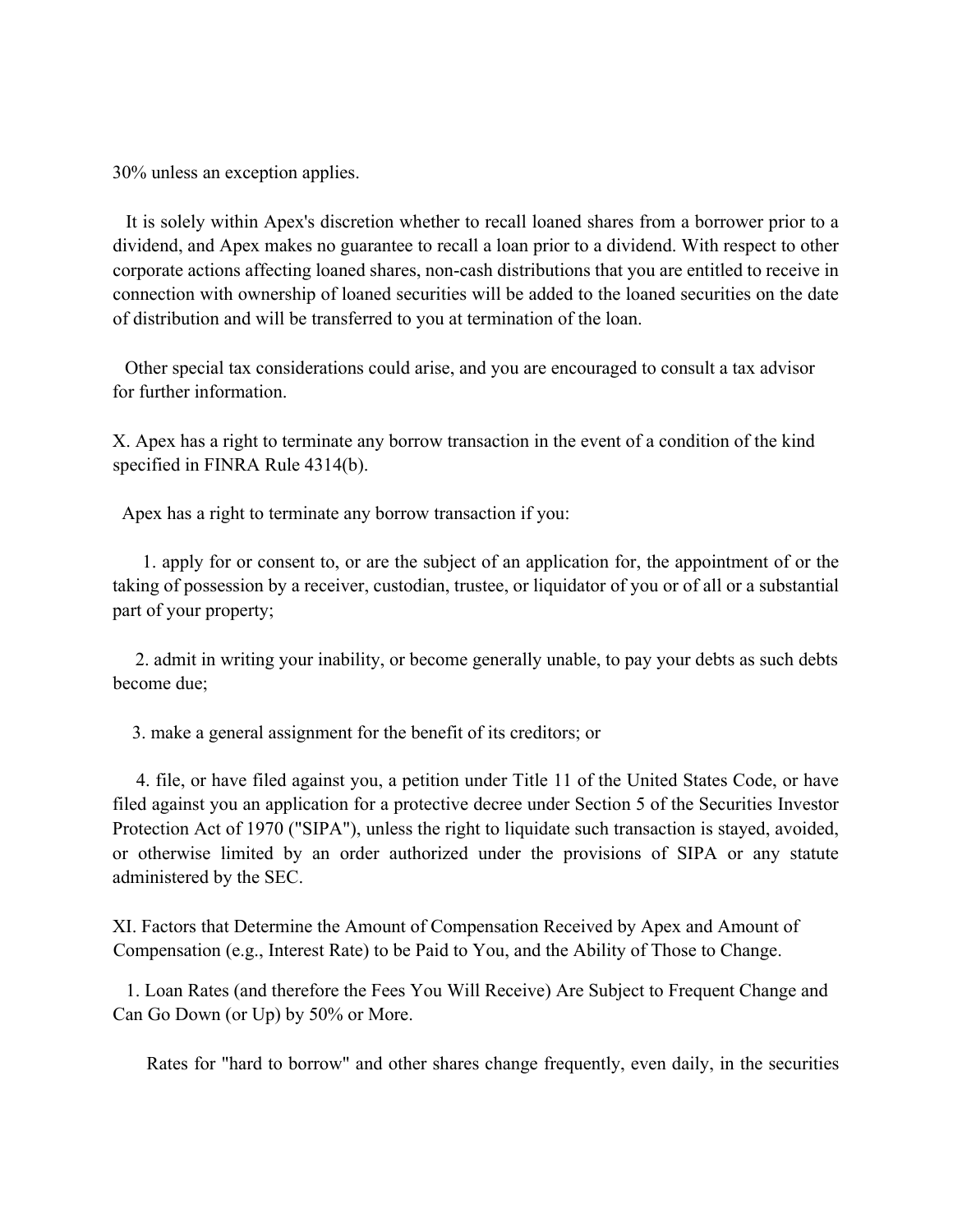lending market and this can reduce (or increase) the loan fee that you receive for lending your shares out. Likewise, Apex may change the rate it pays you compared to the fees that Apex receives when it lends your securities to third parties. You will not have direct control over when to initiate or terminate loans of specific shares (including based on rate changes). However, you can always terminate your participation in the program (which will terminate all of your lending transactions) if you are unhappy with the rates you are receiving or the nature or frequency of rate changes. Please note, though, that if you terminate your participation in the Program, you may not be permitted to re-join the program, or you may have to wait a certain length of time to re-join.

2. Apex is the Counterparty to All Fully-Paid Lending Transactions with You. Apex May Earn a Spread in Rates and May Profit or Lose Connection with the Transaction or Other Transactions in the Same Securities. Apex May Pay Part of the Load Fees to Third Parties, Which will Reduce the Rate You Receive.

Apex will be the counterparty (borrower) when you lend your shares. Any transactions that Apex may or may not do on any securities lending markets are completely independent of your loan transaction to Apex. Thus, after Apex borrows shares from you at a given rate, Apex may or may not then lend those shares to another party or to or through an affiliate or third party. Likewise, Apex may terminate a loan with you and return shares to you while at the same time Apex continues to lend shares of the same stock out to the marketplace. In short: Apex's obligation to you is to pay you the specified rate on ongoing loan transactions until such transactions are terminated by you or by Apex. Nothing in the Program restricts Apex's ability to conduct stock lending and borrowing transactions with third parties, who may profit or lose in connection with the transactions.

Apex may borrow shares from you and then lend those shares to one of its affiliates or other customers.

Apex may earn a "spread" on securities lending transactions with your stock. This means that the rate you receive from Apex for your loaned securities may be worse than the rate Apex receives from a third party on those same shares.

Apex may pay part of the net loan fees (for shares you lend) to third parties such as introducing broker(s) who may introduce your account to Apex. These payments may reduce the loan fees (rate) you receive.

3. There Is No Guarantee That You Will Receive the Best Loan Rates for Your Shares.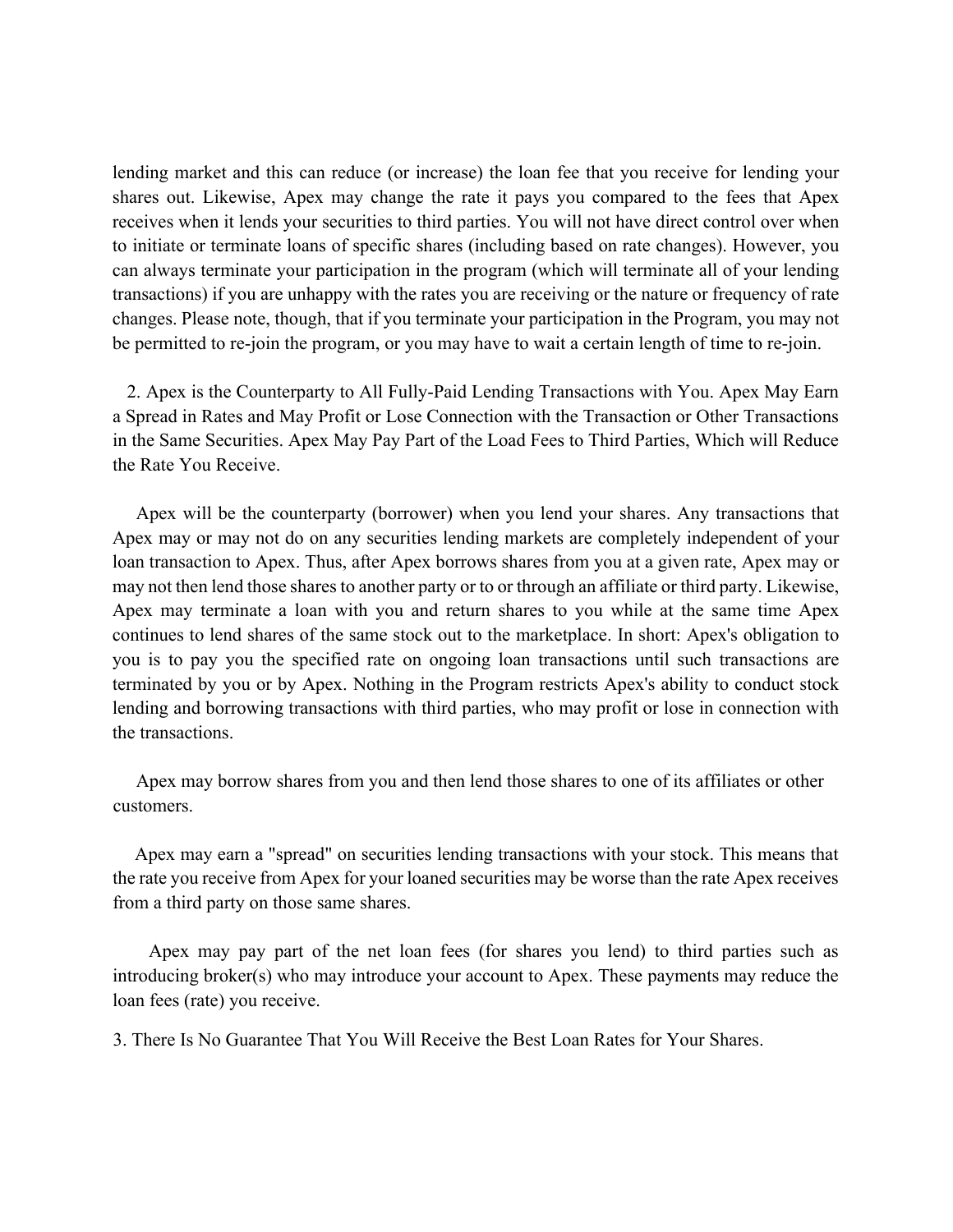The securities lending market is not a standardized and transparent market. Securities lending transactions generally take place "over the counter" rather than on organized exchanges where prices and transactions are transparent. There are no rules or mechanisms that guarantee or require that any given participant in the marketplace will receive the best rate for lending shares, and Apex cannot and does not guarantee that you will receive the most favorable rate for lending your shares. Apex may not have access to the markets or counterparties that are offering the most favorable rates, or may be unaware of the most favorable rates. As noted previously, Apex may earn a "spread" on the rate, such that the rate you receive is worse than the rate Apex receives

#### 4. Commissions and Other Charges

You will receive a loan fee, which will be credited daily, and generally represents a certain percentage of the net loan fee received by Apex for relending your shares. The percentage may be changed by Apex in its sole discretion. Likewise, the loan fee may be varied by agreement between certain customers and Apex, depending on the size of the customers' loan portfolios, the types of Fully-Paid Securities available in the customers' accounts, and other factors.

As noted above, Apex or its affiliates or third parties may also earn a "spread" on the rate, such that the rate you receive will be based on a net fee after deduction for charges by Apex. Likewise, as noted, Apex may pay part of the net loan fees (for shares you lend) to third parties such as introducing broker(s) who may introduce your account to Apex. These payments may reduce the loan fees (rate) you receive. You may always terminate your participation in the program if you are unhappy with the rates you are receiving.

#### XII. Loans May Be Terminated At Any Time By Apex

When you lend your Fully-Paid Shares, the loan may be terminated and the shares returned to your Apex account at any time. The loan may be terminated because a party that borrowed the shares from Apex (after Apex borrowed them from you) chose to return the shares, or because Apex received a rerate request and rejected the rerate request, or for other reasons. Apex also has the right to terminate its borrowing of shares from you even if Apex continues to lend the same stock through another market. When the loan is terminated, shares will no longer be designated as on loan, you will stop receiving the loan fees, and the collateral will no longer be held for your benefit. You will not have direct control over when to initiate or terminate loans of specific shares. Please note, however, that you can always terminate your participation in the program (which will terminate all of your lending transactions).